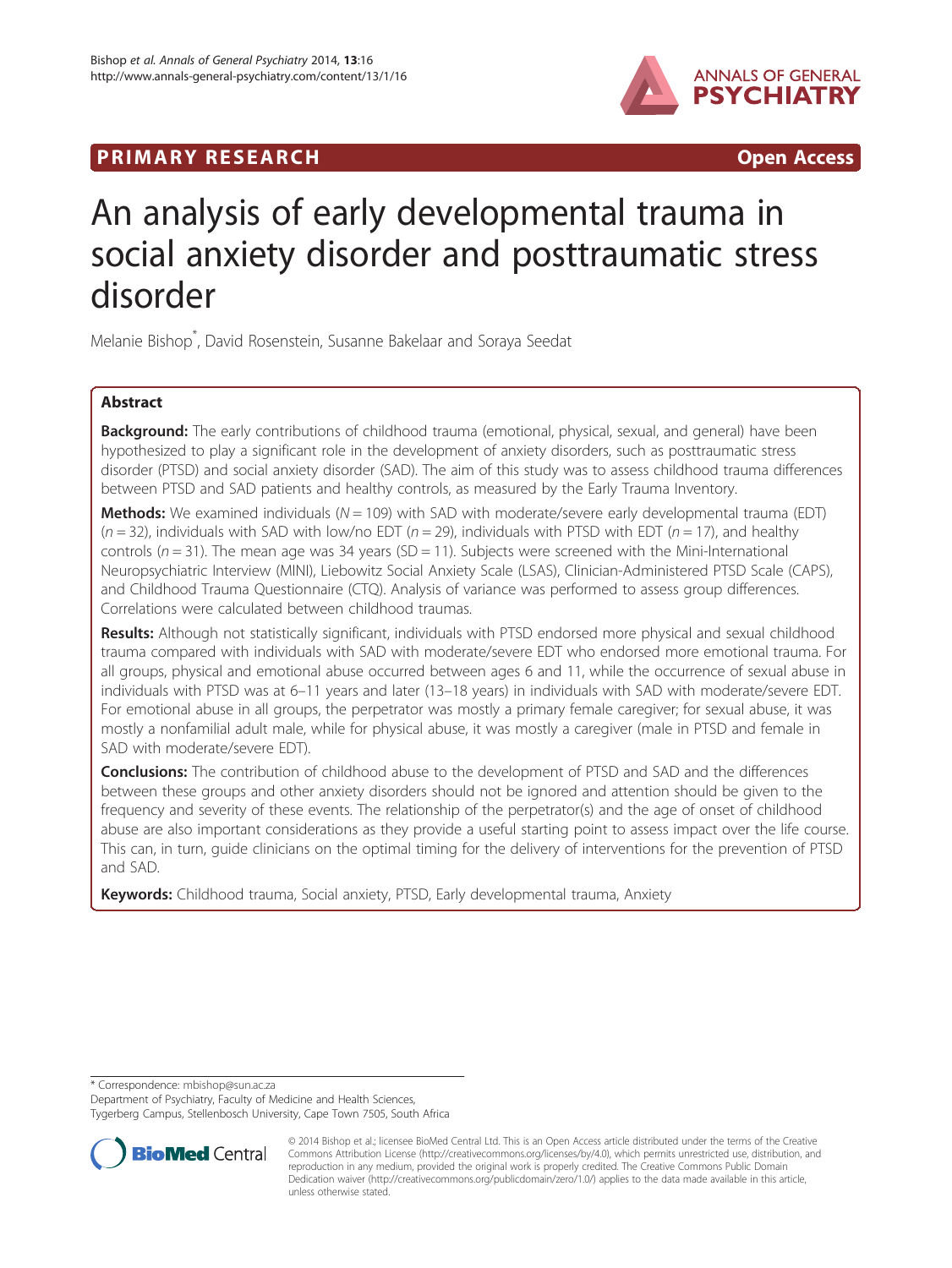#### Introduction and background

Early developmental trauma (EDT) or childhood trauma may loosely be defined as any traumatic experience that occurs before 18 years of age [[1](#page-12-0)]. EDT has been linked to the development of anxiety disorders in adulthood [[2-5](#page-12-0)]. Among South Africans, anxiety disorders (15.8%) are the most prevalent lifetime disorders according to the South African Stress and Health (SASH) study, with social anxiety disorder (SAD) at 2.8% and posttraumatic stress disorder (PTSD) at 2.3% [[6\]](#page-12-0). It has been estimated that one in ten children, on average, is neglected or psychologically abused annually and that approximately 4% to 16% are physically abused [\[7](#page-12-0)]. Stein et al. in 1996 found in their sample that both adult males and females with an anxiety disorder had higher rates of childhood physical abuse than those without an anxiety disorder [[8\]](#page-12-0). In addition, females with anxiety disorders had higher rates of childhood sexual abuse [[8](#page-12-0)]. Also, Prigerson et al. in 1996 found that psychological abuse and parental loss were risk factors for the development of adult psychiatric disorders [[5\]](#page-12-0). In SAD [[9](#page-12-0)] and PTSD [[10\]](#page-12-0), childhood traumas include physical abuse [[11](#page-12-0)-[13\]](#page-12-0), sexual abuse [[12](#page-12-0)-[18\]](#page-12-0), and emotional abuse [[19-23](#page-12-0)].

#### Physical and sexual abuse in PTSD and SAD

The association between different subtypes of EDT and anxiety disorders in adults is a complex one. For example, in a national study by Cougle et al. in 2010, childhood physical abuse was specifically associated with PTSD in adults [[11](#page-12-0)]. Furthermore, there was a relationship between sexual and physical abuse experienced in childhood and adult PTSD [[11](#page-12-0)]. Sexual abuse in childhood has also been established to be a risk factor for the development of SAD [\[18\]](#page-12-0) and PTSD [\[12,13,15,16\]](#page-12-0) in adulthood. In a study of women from an American cohort, childhood sexual abuse occurred in approximately 10% of women diagnosed with PTSD [\[17](#page-12-0)]. This was supported by the findings of Cutajar et al. in 2010 who found sexual abuse was most strongly correlated with PTSD [\[16](#page-12-0)]. Also, significantly more females than males who experienced childhood sexual abuse were diagnosed with PTSD [[16\]](#page-12-0). In a separate study, adults with SAD reported higher rates of sexual abuse in childhood compared to healthy controls [[14](#page-12-0)].

#### Emotional and other abuse in PTSD and SAD

Childhood emotional abuse has been reported to correlate more strongly, than either physical or sexual abuse, with a diagnosis of SAD and depression [[20](#page-12-0)]. According to Kuo et al. in 2011 individuals with SAD had higher rates of childhood emotional abuse and emotional neglect compared to healthy controls [[21](#page-12-0)]. In one study conducted by Simon et al. in 2009, 56% and 39% of individuals with SAD, respectively, experienced childhood emotional abuse and neglect [[22\]](#page-12-0). Kuo et al. in 2011 investigated the frequency of childhood traumas (sexual abuse, physical abuse, physical neglect, emotional abuse, and emotional neglect) as measured by the Childhood Trauma Questionnaire (CTQ) [\[21](#page-12-0)]. As mentioned previously, they found that childhood emotional abuse and neglect were more frequently reported by individuals with SAD [[21](#page-12-0)]. Other childhood traumas have been reported in PTSD and SAD. Afifi et al. in 2009 found that a combination of childhood abuse and parental divorce significantly increased the likelihood of a diagnosis of lifetime PTSD in adulthood [[24](#page-12-0)]. Binelli et al. in 2012 found only one significant positive correlation between family violence and SAD, although the assessment of childhood trauma was based on five closed questions (yes/no) relating to five childhood adversities, namely, the loss of someone close, emotional abuse, physical abuse, family violence, and sexual abuse [\[25](#page-12-0)].

#### Age of onset and relationship to perpetrator in PTSD and SAD

The association between EDT subtypes, age of occurrence, and relationship to the perpetrator has not received much attention in the literature [[26](#page-12-0)]. In individuals with PTSD, the onset of childhood sexual abuse (CSA) seems to be between the ages of 6 and 13 years, with a mean duration of 7 years [[27](#page-13-0)]. In one study the age of onset of CSA was approximately 7 years [\[26](#page-12-0)]. Also, most perpetrators (87%) of CSA in adults with PTSD were males and were nuclear family members (37%), followed by nonfamily members (35%), and extended family members (28%) [\[27](#page-13-0)]. In another study, the age of onset of abuse by a family friend/ other perpetrators was significantly associated with social anxiety in adulthood [[28\]](#page-13-0). Most were abused by other perpetrators (e.g., acquaintances, boyfriends, and babysitters) (44%), followed by strangers (40%), other relatives or family members (29%), family friends (16%), and least by their fathers (14%). Furthermore, the average age of onset was 9.85 years [[28\]](#page-13-0).

#### Rationale and aims

Although EDT and other early childhood adversities have been examined in SAD and PTSD, there have been no comparative studies of the frequency and association of EDT subtypes in these disorders. The clinical value of such a comparison between childhood trauma in PTSD and SAD is important as it provides clinicians with information that can be used in interventions with patients with PTSD and SAD. The aim of this study was to assess EDT differences between PTSD and SAD patients and healthy controls. Secondly, we wanted to establish the frequency of events occurring in childhood, as measured by the Early Trauma Inventory (ETI). Thirdly, we wanted to establish the age of onset of childhood abuse and type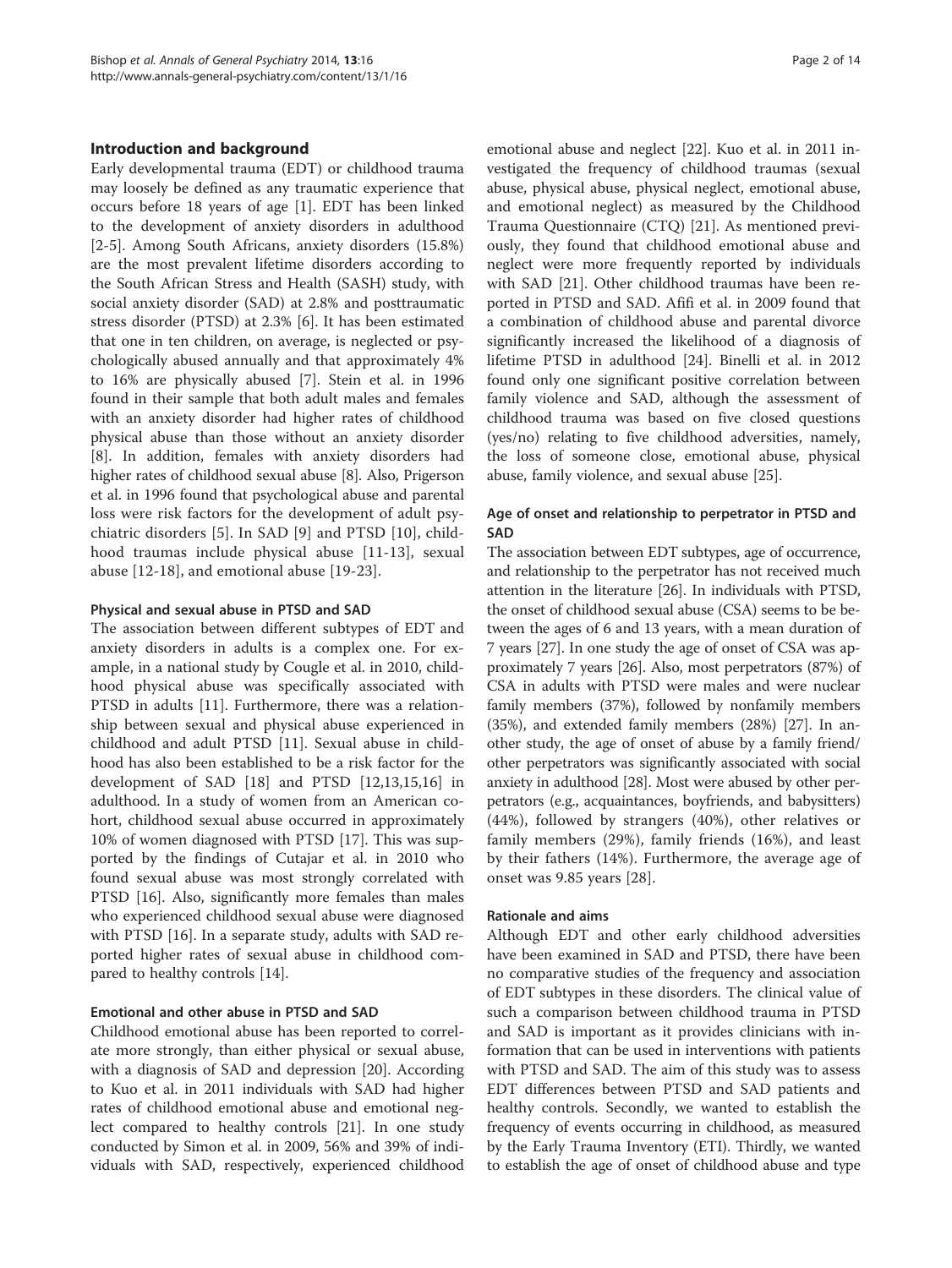of perpetrator (relationship to victim and gender) in this sample with SAD and PTSD. Lastly, we correlated childhood traumas as measured by the ETI and childhood traumas measured by the CTQ. We hypothesized that there would be significant group differences, with more childhood trauma overall, and significantly more sexual trauma, reported by the PTSD group. We further hypothesized that (i) the age of onset of EDT and the perpetrators involved would differ between the groups and (ii) childhood trauma as measured by the CTQ would be significantly correlated on the ETI.

## Method

## Design

This study used clinical data obtained from a larger imaging genetics project whose primary aim was to evaluate group differences in functional magnetic imaging responses in the amygdala by genotype.

## Participants

Participants were recruited from various community clinics, psychiatric institutions, hospitals, and NGOs. Participants were also recruited through advertising (print, electronic, and media). Participants were recruited over a 3-year period (2010–2013). A total of 109 participants (31 healthy controls, 32 with SAD and moderate/severe EDT, 29 with SAD with low/no EDT, and 17 with PTSD resulting from EDT) were selected in the basis of the presence or absence of SAD/PTSD and the presence/ absence of early childhood trauma, using the Mini-International Neuropsychiatric Interview (MINI), the Liebowitz Social Anxiety Scale (LSAS), the Clinician-Administered PTSD Scale (CAPS), and the CTQ. Healthy controls were selected on the basis of absence of any psychiatric disorder and early childhood trauma, as assessed by the MINI and CTQ (a score below 40 on the CTQ), respectively.

## Assessments

The MINI was administered to assess for SAD and PTSD, and exclude comorbid psychiatric conditions, including substance abuse within the previous 12 months of assessment [[29\]](#page-13-0). The LSAS, with a cut-off score of 60, was used to assess for SAD and distinguish between generalized SAD and specific SAD [[30\]](#page-13-0). This clinicianadministered questionnaire assesses current social anxiety disorder through 24 questions on a 4-point Likert scale. The CAPS was used to assess for current and lifetime PTSD [[31\]](#page-13-0). The frequency and intensity of PTSD symptoms (as described by the DSM-IV diagnostic criteria) are measured by CAPS on a separate 5-point Likert scales, each ranging from 0 to 4. These ratings are then summarized into a 9-point severity score for each symptom, ranging from 0–8 [[32](#page-13-0)].

The CTQ and ETI were used to assess EDT and to differentiate the low/no and moderate/severe EDT groups with SAD. A score of less than 40 on the CTQ indicated low/no trauma, a score between 40 and 46 was used as a threshold for exclusion, and a score of more than 46 indicated moderate/severe EDT [[1\]](#page-12-0). The CTQ is a robust screening measure of early childhood trauma. It is a retrospective self-report inventory that assesses the five main areas of early developmental trauma: physical abuse, physical neglect, emotional abuse, emotional neglect, and sexual abuse [\[1](#page-12-0)]. The ETI is a detailed clinicianadministered structured interview that assesses various aspects of developmental trauma: childhood physical abuse, sexual abuse, emotional abuse, and early major adverse life events such as parental loss or serious illness [\[33\]](#page-13-0). The ETI provides a structure to systematically assess specific forms of childhood maltreatment. The advantages of using the ETI over the CTQ are that it is able to assess the age of onset, duration, and severity of each trauma, as well as the relationship of the perpetrator to the victim.

## Ethical considerations

The protocol received ethical clearance from the Health Research Ethics Committee at Stellenbosch University, South Africa. The study was conducted according to internationally and locally accepted ethical guidelines, namely, the Declaration of Helsinki and the South African Department of Health's 2004 Guidelines: Ethics in Health Research Structures and Processes. Participation was completely voluntary, and written informed consent was obtained from all participants.

#### Statistical analysis

A one-way analysis of variance (ANOVA) was conducted to assess group differences of childhood trauma as measured by the ETI. For significant group differences, Fisher's least significant difference (LSD) post hoc testing was administered. Cross-tabulations between groups (control, SAD with low/no EDT, SAD with moderate/severe EDT, and PTSD) within childhood trauma domains as measured by the ETI were done to calculate the frequency of events experienced, age of onset of abuse, and relationship to perpetrators. Furthermore, nonparametric correlations were performed to assess the significance between childhood trauma on the CTQ (emotional abuse, sexual abuse, physical abuse, emotional neglect, physical neglect, and total childhood trauma) and ETI (general abuse, emotional abuse, physical abuse, sexual abuse, and total childhood trauma). All tests were two-tailed for significance, and significance ( $p$  value) was set at .05.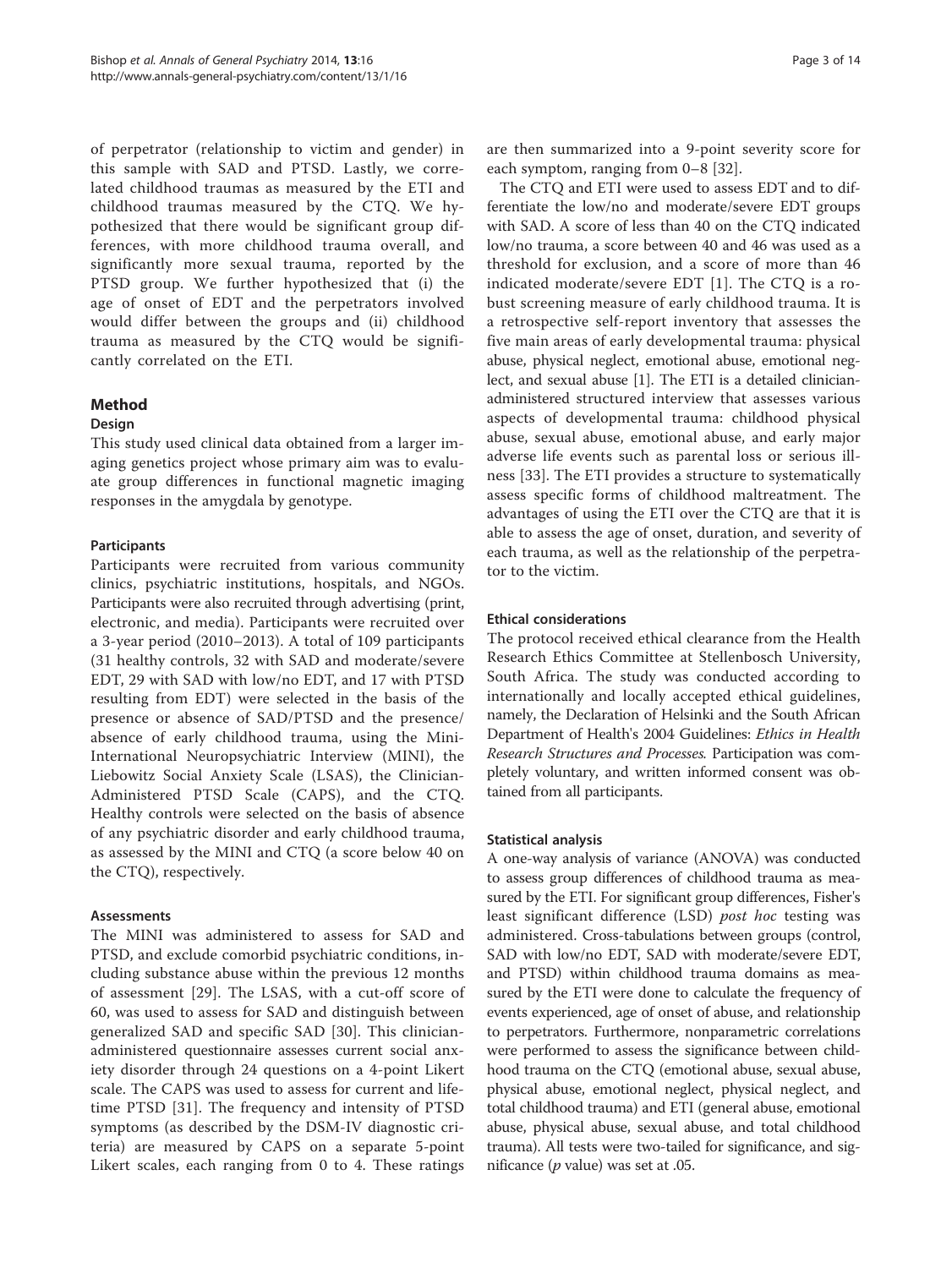#### Results

## Demographic characteristics

The majority of participants were female  $(n = 60, 55\%)$ , of white ethnicity ( $n = 72$ , 66.1%), and single ( $n = 59$ , 54.1%). Their age ranged from 20 to 72 years, and the majority had an annual income of more than R60,000 per year ( $n = 76.8\%$ ). The average number of years of education was 15 (SD = 3.2), with a range of  $5-24$  years, and the majority was employed  $(n = 71, 65.1\%)$ . All participants were fluent in English. With regards to previously diagnosed psychiatric disorder(s), 64 participants had not previously been diagnosed (57.8%), compared to 45 who were previously diagnosed with a psychiatric disorder (41.3%). One participant did not complete the question (0.9%).

#### Abuse characteristics

Significant group differences (PTSD, SAD with moderate/ severe EDT, and controls) were found on the ETI in the domains of physical abuse ( $p = 0.00$ ), emotional abuse  $(p = 0.00)$ , sexual abuse  $(p = 0.00)$ , other childhood trauma  $(p = 0.00)$  and total scores  $(p = 0.00)$  (Table 1). Fisher's LSD *post hoc* testing was done to establish between-group differences. There were no significant differences between SAD and PTSD groups. Significant differences in each of the trauma domains (physical abuse, emotional abuse, sexual abuse, other childhood trauma, and total trauma) were found between the PTSD and control groups as well as between SAD and control groups (see Table [2](#page-4-0)). Although not statistically significant, more general, physical, sexual, and total childhood trauma was experienced by the PTSD group. Only emotional abuse was experienced more in the SAD group.

#### Physical abuse

In the total sample, the most prevalent form of physical abuse reported was being spanked with a hand  $(n = 96,$ 88.1%), followed by being hit or spanked with an object  $(n = 80, 73.4\%)$ . This was followed by being burned with a cigarette ( $n = 53$ , 48.6%) and being pushed or shoved  $(n = 42, 38.5\%)$ . This is the same order of frequency reported by the SAD with moderate/severe EDT, SAD

Table 1 Results of the ANOVAs for differences between groups  $(N = 80)$ 

| Variable                                                 | F value | <i>p</i> value |
|----------------------------------------------------------|---------|----------------|
| Childhood physical abuse (ETI physical abuse total)      | 677     | $0.00**$       |
| Childhood emotional abuse (ETI emotional abuse<br>total) | 22.11   | $0.00***$      |
| Childhood sexual abuse (ETI sexual abuse)                | 0.88    | $0.00**$       |
| Total childhood trauma experienced (ETI total score)     | 1.34    | $0.00**$       |
| Childhood general trauma (ETI general trauma total)      | 10.6    | $0.00***$      |

 $**p < 0.01$ .

low/no EDT, and control groups, respectively. For the PTSD group, the most prevalent childhood physical abuse was being hit or spanked with an object  $(n = 16, 94.1\%)$ , followed by being hit with a hand ( $n = 15$ , 88.2%), and being burned with a cigarette ( $n = 9$ , 52.9%) or pushed or shoved  $(n = 9, 52.9\%)$  (see Table [3\)](#page-5-0).

#### Emotional abuse

The most prevalent childhood emotional abuse experienced in the sample was being often shouted or yelled at  $(n = 58, 53.2\%)$ , followed by being often put down or ridiculed ( $n = 55$ , 50.5%), and parental failure to understand the participant's needs as a child  $(n = 53, 48.6\%).$ The most prevalent trauma in the SAD with moderate/ severe EDT group,  $(n = 26, 81.3%)$ was a lack of understanding of the participant's needs and being often put down or ridiculed bya parent ( $n = 26$ ). This was followed by often being ignored or made to feel that the person did not count ( $n = 24$ , 75%), and often being shouted or yelled at  $(n = 22, 68.8\%)$ . Within the PTSD group, the most prevalent form of emotional abuse experienced as a child was often being shouted or yelled at  $(n = 12,$ 70.6%), followed by being put down or ridiculed ( $n = 11$ , 64.7%), and often ignored or made to feel like the person did not count ( $n = 11$ , 64.7%). The most prevalent emotional abuse experienced in the SAD with low/no EDT group and control groups was being often shouted or yelled at 29%  $(n = 9)$  and 51.7%  $(n = 15)$ , respectively (see Table [3\)](#page-5-0).

#### Sexual abuse

The most prevalent form of sexual abuse experienced was being touched in intimate parts in a way that was uncomfortable ( $n = 30, 27.5\%$ ), followed by being exposed to inappropriate comments about sex ( $n = 28$ , 25.7%), and being exposed to flashing ( $n = 22, 20.2$ ). The most prevalent childhood sexual abuse experienced by the SAD with moderate/severe EDT group was exposure to inappropriate comments about sex ( $n = 13, 40.6\%$ ), followed by exposure to flashing ( $n = 12, 37.5%$ ), and being touched in intimate parts in a way that was uncomfortable  $(n = 12,$ 37.5%). The most prevalent sexual abuse experienced by the PTSD group was being touched in intimate parts in a way that was uncomfortable ( $n = 10, 58.8\%$ ), followed by exposure to inappropriate comments about sex  $(n =$ 47.1%), and someone trying to have sex with the individual, but not doing so  $(n = 7, 41.2%)$ . In the SAD group with low/no EDT, the most prevalent childhood sexual abuse experienced was being exposed to inappropriate comments about sex ( $n = 4$ , 13.8%). The most prevalent sexual abuse experienced by the control group was being touched in intimate parts in a way that was uncomfortable ( $n = 6$ , 19.35%) (see Table [3](#page-5-0)).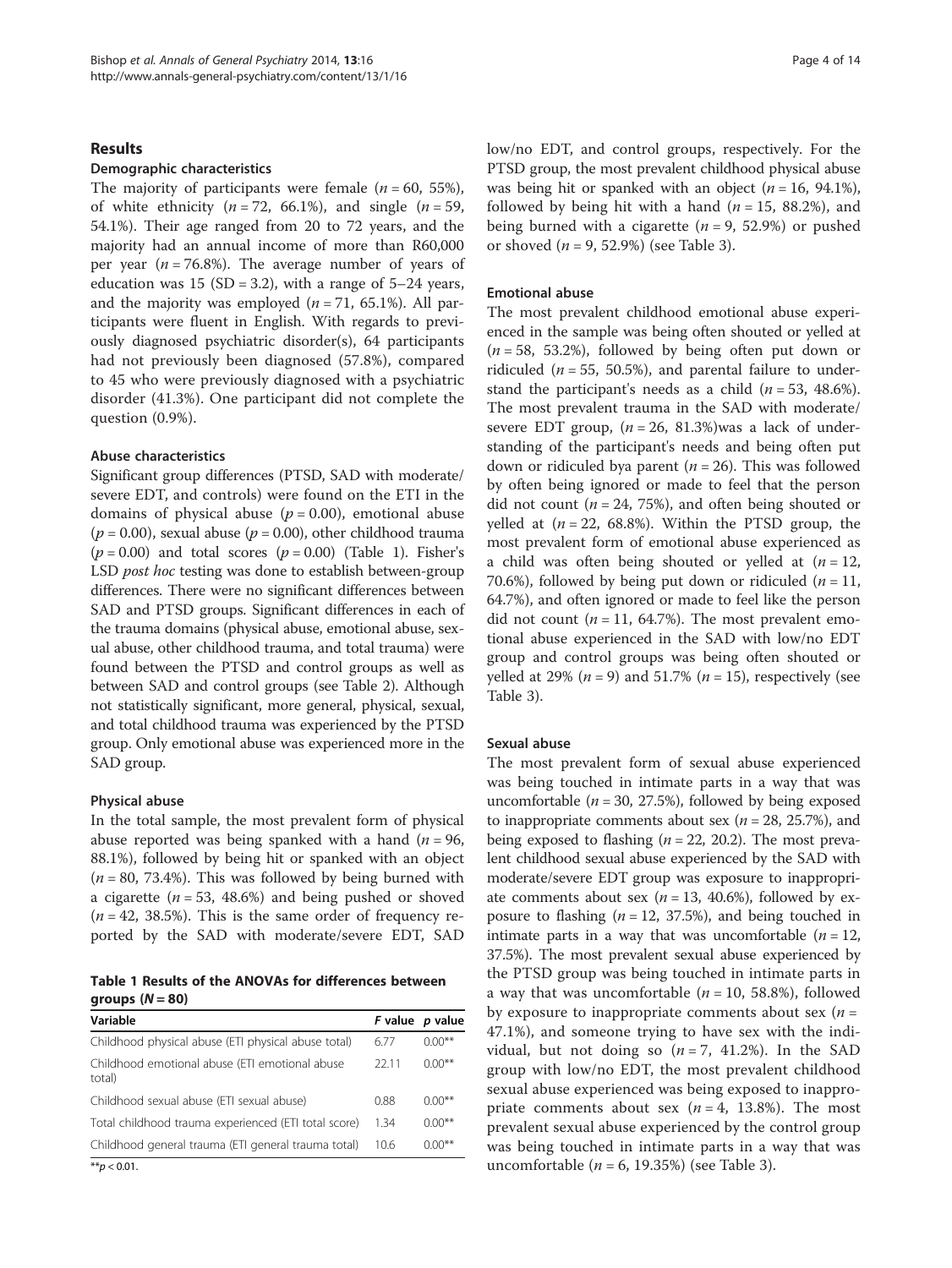<span id="page-4-0"></span>

| Table 2 LSD post hoc results of ANOVA between groups (PTSD, SAD with moderate/severe EDT, controls) |              |              |                |                |                           |             |                |                |              |            |                |                |  |
|-----------------------------------------------------------------------------------------------------|--------------|--------------|----------------|----------------|---------------------------|-------------|----------------|----------------|--------------|------------|----------------|----------------|--|
|                                                                                                     |              |              |                |                | SAD with EDT <sup>b</sup> |             |                |                |              |            |                |                |  |
|                                                                                                     |              | SAD with EDT |                |                |                           | <b>PTSD</b> |                |                | <b>PTSD</b>  |            |                |                |  |
|                                                                                                     | Significance | Mean         | 95% CI         |                | Significance              | Mean        | 95% CI         |                | Significance | Mean       | 95% CI         |                |  |
|                                                                                                     |              | difference   | Lower<br>bound | Upper<br>bound |                           | difference  | Lower<br>bound | Upper<br>bound |              | difference | Lower<br>bound | Upper<br>bound |  |
| Physical abuse (ETI physical abuse<br>total score)                                                  | $0.00**$     | $-2.003$     | $-3.04$        | $-0.97$        | $0.00**$                  | $-2.214$    | $-3.46$        | $-0.97$        | 0.73         | $-0.211$   | $-1.45$        | 1.02           |  |
| Emotional abuse (ETI emotional<br>abuse total score)                                                | $0.00**$     | $-3.492$     | $-4.46$        | $-2.52$        | $0.00**$                  | $-2.918$    | $-4.08$        | $-1.76$        | 0.33         | 0.574      | $-0.58$        | 1.73           |  |
| Sexual abuse (ETI sexual abuse<br>total score)                                                      | $0.00**$     | $-2.074$     | $-3.37$        | $-0.77$        | $0.00**$                  | $-2.767$    | $-4.32$        | $-1.21$        | 0.38         | $-0.693$   | $-2.24$        | .85            |  |
| Total childhood abuse (ETI Total<br>score)                                                          | $0.00**$     | $-11.016$    | $-15.25$       | $-6.78$        | $0.00**$                  | $-13.751$   | $-18.82$       | $-8.68$        | 0.28         | $-2.735$   | $-7.78$        | 2.31           |  |
| General trauma (ETI general<br>trauma total score)                                                  | $0.00**$     | $-4.198$     | $-6.60$        | $-1.80$        | $0.00**$                  | $-5.852$    | $-8.73$        | $-2.98$        | 0.25         | $-1.654$   | $-4.52$        | 1.21           |  |

 $*p$  < 0.01. <sup>a</sup>First the control group is compared to the SAD with moderate/severe EDT and PTSD group, respectively; <sup>b</sup>the SAD with moderate/severe EDT group is compared to the PTSD group.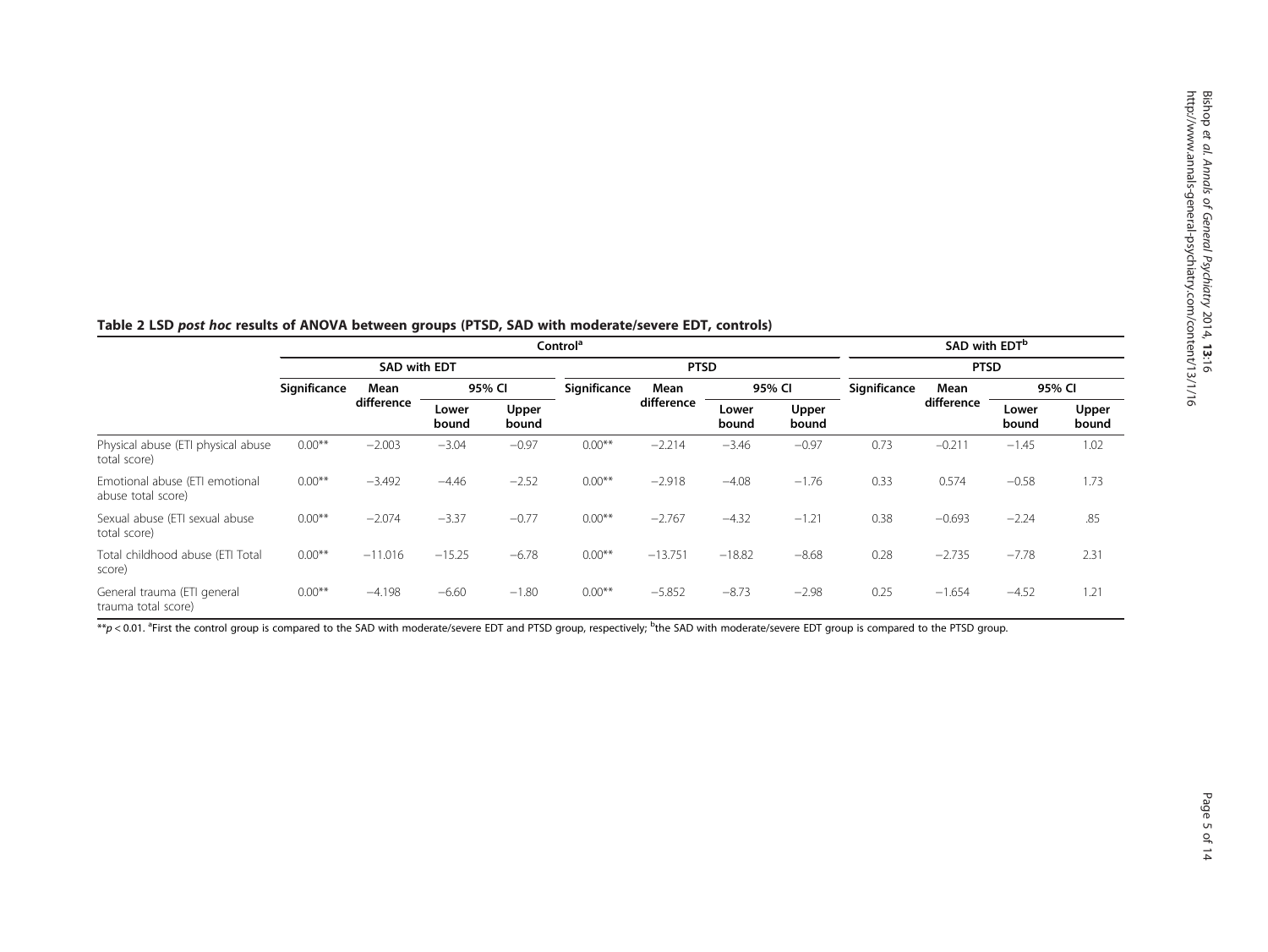## <span id="page-5-0"></span>Table 3 The frequency of events as measured by the ETI

| Item            |                                                            | SAD with no/low SAD with moderate/severe<br>EDT $(n = 32)$ | <b>PTSD</b><br>$(n = 17)$ | <b>Total</b><br>$(N = 109)$ |            |                       |
|-----------------|------------------------------------------------------------|------------------------------------------------------------|---------------------------|-----------------------------|------------|-----------------------|
|                 | Physical abuse                                             |                                                            |                           |                             |            |                       |
| P1              | Spanked with hand                                          | 26 (83.9%)                                                 | 26 (89.7%)                | 29 (90.6%)                  | 15 (88.2%) | 96 (88.1%)            |
| P <sub>2</sub>  | Slapped in face                                            | 5(16.1%)                                                   | 5 (17.2%)                 | 10 (31.3%)                  | 5 (29.4%)  | 25 (22.9%)            |
| P <sub>3</sub>  | Burned with cigarette                                      | 9 (29.0%)                                                  | 20 (69%)                  | 15 (46.9%)                  | 9 (52.9%)  | 53 (48.6%)            |
| P4              | Punched or kicked                                          | 7 (22.6%)                                                  | 6 (20.7%)                 | 14 (43.8%)                  | 6(35.4%)   | 33 (30.3%)            |
| P <sub>5</sub>  | Hit or spanked with object                                 |                                                            | 18 (58.1%) 21 (72.4%)     | 25 (78.1%)                  | 16 (94.1%) | 80 (73.4%)            |
| P <sub>6</sub>  | Hit with thrown object                                     | 3(9.7%)                                                    | 3 (10.3%)                 | 10 (31.3%)                  | 6(35.3%)   | 22 (20.2%)            |
| P7              | Choked                                                     | $0(0\%)$                                                   | $2(6.9\%)$                | 7(21.9%)                    | 3(17.7%)   | 12 (11%)              |
| P8              | Pushed or shoved                                           | $9(29.0\%)$                                                | 9 (31.0%)                 | 15 (46.9%)                  | 9 (52.9%)  | 42 (38.5%)            |
| P9              | Tied up or locked in closet                                | $1(3.2\%)$                                                 | $1(3.5\%)$                | $3(9.4\%)$                  | 2 (11.8%)  | 7(6.4%)               |
|                 | Emotional abuse                                            |                                                            |                           |                             |            |                       |
| E1              | Often put down or ridiculed                                | 7 (22.6%)                                                  | 11 (37.9%)                | 26 (81.3%)                  |            | 11 (64.7%) 55 (50.5%) |
| E <sub>2</sub>  | Often ignored or made to feel you didn't count             | 4 (12.9%)                                                  | 6 (20.7%)                 | 24 (75%)                    |            | 11 (64.7%) 45 (41.3%) |
| E3              | Often told you are no good                                 | 5(16.1%)                                                   | 5 (17.2%)                 | 16 (50%)                    | 9 (52.9%)  | 35 (32.1%)            |
| E4              | Often shouted or yelled at                                 | $9(29.0\%)$                                                | 15 (51.7%)                | 22 (68.8%)                  | 12 (70.6%) | 58 (53.2%)            |
| E <sub>5</sub>  | Most of the time treated in cold or uncaring way           | 2(6.5%)                                                    | $2(6.9\%)$                | 19 (59.4%)                  | 9 (52.9%)  | 32 (29.4%)            |
| E6              | Parents control areas of your life                         | 8 (25.8%)                                                  | 13 (44.8%)                | 19 (59.4%)                  | 9 (52.9%)  | 49 (45%)              |
| E7              | Parents fail to understand your needs                      | 4 (12.9%)                                                  | 13 (44.8%)                | 26 (81.3%)                  | 10 (58.8%) | 53 (48.6%)            |
|                 | Sexual abuse                                               |                                                            |                           |                             |            |                       |
| S1              | Exposed to inappropriate comments about sex                | 3(9.7%)                                                    | 4 (13.8%)                 | 13 (40.6%)                  | 8 (47.1%)  | 28 (25.7%)            |
| S <sub>2</sub>  | Exposed to flashing                                        | 2(6.5%)                                                    | $2(6.9\%)$                | 12 (37.5%)                  | 6(35.3%)   | 22 (20.2%)            |
| S <sub>3</sub>  | Spy on you dressing/bathroom                               | 3(9.7%)                                                    | $0(0\%)$                  | 8 (25%)                     | 2(11.8%)   | 13 (11.9%)            |
| S4              | Forced to watch sexual acts                                | $0(0\%)$                                                   | $0(0\%)$                  | 5(15.6%)                    | $1(5.9\%)$ | $6(5.5\%)$            |
| S5              | Touched in intimate parts in way that was<br>uncomfortable | 6 (19.4%)                                                  | $2(6.9\%)$                | 12 (37.5%)                  | 10 (58.8%) | 30 (27.5%)            |
| S6              | Someone rubbing genitals against you                       | $2(6.5\%)$                                                 | $0(0\%)$                  | 8 (25%)                     | 5 (29.4%)  | 15 (13.8%)            |
| S7              | Forced to touch intimate parts                             | $1(3.2\%)$                                                 | $2(6.9\%)$                | 3(9.7%)                     | 5 (29.4%)  | 11 (10.1%)            |
| S8              | Someone had genital sex against your will                  | $1(3.2\%)$                                                 | $0(0\%)$                  | $3(9.4\%)$                  | 4 (23.5%)  | 8 (7.3%)              |
| S9              | Forced to perform oral sex                                 | $0(0\%)$                                                   | $1(3.5\%)$                | $1(3.1\%)$                  | 2(11.8%)   | 4 (3.7%)              |
| S <sub>10</sub> | Someone performed oral sex on you against your will        | $0(0\%)$                                                   | $0(0\%)$                  | 2(6.5%)                     | 2 (11.8%)  | 4(3.7%)               |
| S11             | Someone had anal sex with you against your will            | $0(0\%)$                                                   | $0(0\%)$                  | 2(6.3%)                     | 2(11.8%)   | 4 (3.7%)              |
|                 | S12 Someone tried to have sex but didn't do so             | $1(3.2\%)$                                                 | $0(0\%)$                  | 8 (25.8%)                   | 7 (41.2%)  | 16 (14.7%)            |
| S13             | Forced to pose for sexy photographs                        | $1(3.2\%)$                                                 | $0(0\%)$                  | $1(3.1\%)$                  | 2 (11.8%)  | 4(3.7%)               |
| S14             | Forced to perform sex acts for money                       |                                                            |                           |                             |            |                       |
| S15             | Forced to kiss someone in sexual way                       | $0(0\%)$                                                   | $0(0\%)$                  | $9(28.1\%)$                 | 2 (11.8%)  | 11 (10.1%)            |
|                 | General trauma                                             |                                                            |                           |                             |            |                       |
| T1              | Natural trauma                                             | $1(3.2\%)$                                                 | $1(3.5\%)$                | 4 (12.5%)                   | 4 (23.5%)  | 10 (9.2%)             |
| T <sub>2</sub>  | Serious accidents                                          | 6 (19.4%)                                                  | 6 (20.7%)                 | 7 (21.9%)                   | 7 (41.2%)  | 26 (23.9%)            |
| T <sub>3</sub>  | Serious personal injury                                    | 11 (35.5%) 4 (13.8%)                                       |                           | 10 (31.3%)                  | 8 (47.1%)  | 33 (30.3%)            |
| T4              | Serious personal illness                                   | 4 (12.9%)                                                  | $2(6.9\%)$                | 8 (25%)                     | 9 (52.9%)  | 23 (21.2%)            |
| T5              | Death of parent                                            | 5(16.1%)                                                   | 4 (13.8%)                 | 11 (34.4%)                  | 7 (41.2%)  | 27 (24.8%)            |
| T6              | Serious injury/illness of parent                           | 7 (22.6%)                                                  | 8 (27.6%)                 | 16 (50%)                    | 10(58.9%)  | 41 (37.6%)            |
| T7              | Separation of parents                                      | 3(9.7%)                                                    | 5 (17.2%)                 | 13 (40.6%)                  | 6 (35.3%)  | 27 (24.8%)            |
| T8              | Raised in home other than parents                          | $2(6.5\%)$                                                 | $2(6.9\%)$                | 12 (37.5%)                  | 5 (29.4%)  | 21 (19.3%)            |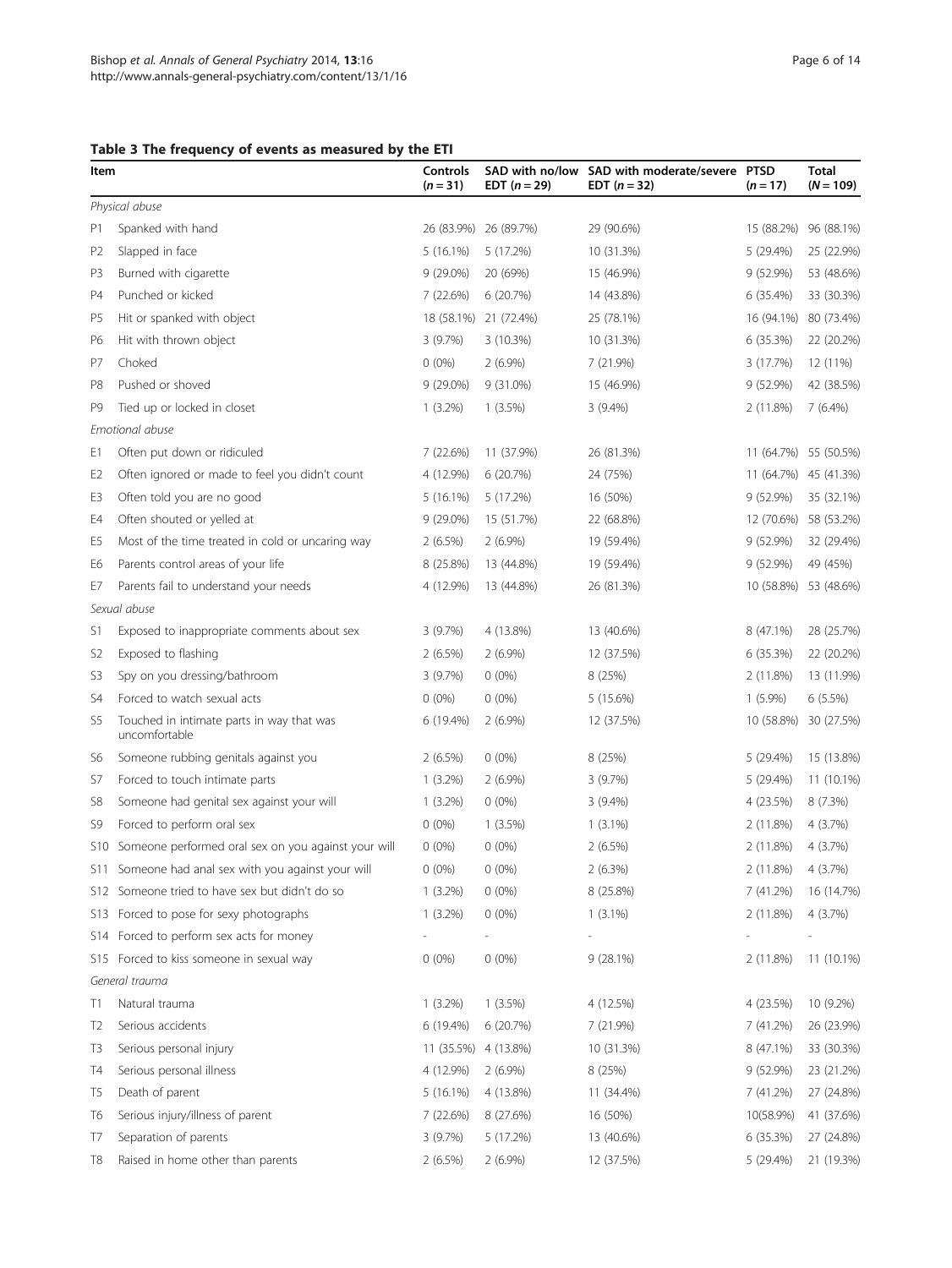Table 3 The frequency of events as measured by the ETI (Continued)

| Death of Sibling                       | 2(6.5%)         | 4 (13.8%)  | 7 (21.9%)  | 3 (17.7%)  | 16 (14.7%) |
|----------------------------------------|-----------------|------------|------------|------------|------------|
| Serious illness/injury of sibling      | $5(16.1\%)$     | 5 (17.2%)  | 7(21.9%)   | 5 (29.4%)  | 22 (20.2%) |
| Death of friend                        | 12 (38.7%)      | 5 (17.2%)  | 10 (31.3%) | 7 (41.2%)  | 34 (31.2%) |
| Serious injury of friend               | 7 (22.6%)       | 4 (13.8%)  | 7(21.9%)   | 7 (41.2%)  | 25 (22.9%) |
| Observe death/serious injury of others | 4 (12.9%)       | 6 (20.7%)  | 14 (43.8%) | 9 (52.9%)  | 33 (30.3%) |
| Divorce/separation of parents          | 2(6.5%)         | 5 (17.2%)  | 8 (25%)    | 4 (23.5%)  | 19 (17.4%) |
| Witnessing violence                    | 8 (25.8%)       | 9 (31.0%)  | 22 (68.8%) | 14(82.4%)  | 53 (48.6%) |
| Family mental illness                  | 8 (25.8%)       | 10 (34.5%) | 17 (53.1%) | 7 (41.2%)  | 42 (38.5%) |
| Alcoholic parents                      | 3(9.7%)         | 4 (13.8%)  | 11 (34.4%) | 7(41.2%)   | 25 (22.9%) |
| Drug abuse in parents                  | 2(6.5%)         | $1(3.5\%)$ | 2(6.3%)    | $0(0\%)$   | $5(4.6\%)$ |
| Victim of major theft                  | 12 (38.7%)      | 13 (44.8%) | 17 (53.1%) | 9 (52.9%)  | 51 (46.8%) |
| Victim of armed robbery                | 3(9.7%)         | $0(0\%)$   | 7 (21.9%)  | 6 (35.3%)  | 16 (14.7%) |
| Victim of assault                      | $1(3.2\%)$      | 4 (13.8%)  | 13 (40.6%) | 5 (29.4%)  | 23 (21.1%) |
| Victim of rape                         | $1(3.2\%)$      | $0(0\%)$   | 4 (12.5%)  | 3 (17.7%)  | 8 (7.3%)   |
| See someone murdered                   | $1(3.2\%)$      | $0(0\%)$   | 2(6.3%)    | 2(11.8%)   | $5(4.6\%)$ |
| Someone close to you murdered          | $1(3.2\%)$      | $1(3.5\%)$ | $3(9.4\%)$ | 4 (23.5%)  | 9(8.3%)    |
| Someone close to you raped             | 2(6.5%)         | $1(3.5\%)$ | 4 (12.5%)  | 4 (23.5%)  | 11 (10.1%) |
| Work in stressful job                  | $1(3.2\%)$      | 4 (13.8%)  | 9(28.1%)   | 5 (29.4%)  | 19 (17.4%) |
| POW/hostage                            | $0(0\%)$        | $0(0\%)$   | $0(0\%)$   | 2 (11.8%)  | $2(1.8\%)$ |
| Combat                                 | $0(0\%)$        | $1(3.5\%)$ | $1(3.1\%)$ | 2 (11.8%)  | 4 (3.7%)   |
| Death of child                         | $0(0\%)$        | $1(3.5\%)$ | 2(6.3%)    | $0(0\%)$   | 3(2.8%)    |
| Miscarriage                            | $0(0\%)$        | $0(0\%)$   | 4 (12.5%)  | $1(5.9\%)$ | 5(4.6%)    |
| Death of spouse                        |                 |            |            |            |            |
|                                        | T <sub>19</sub> |            |            |            |            |

## Other childhood traumatic events (defined as general trauma on the ETI)

In the sample as a whole, the most prevalent 'other' childhood traumatic life event was witnessing violence  $(n = 52, 48.6\%)$ , followed by being a victim of major theft  $(n = 51, 46.5\%)$ . This was followed by family mental illness ( $n = 42$ , 38.5%) and serious injury/illness of a parent  $(n = 41, 37.6\%)$ . Witnessing violence was the most prevalent traumatic life event in both the SAD with moderate/ severe EDT ( $n = 22, 68.7\%$ ) and the PTSD ( $n = 14, 82.35\%$ ) groups. In the SAD with low/no EDT group, the most prevalent traumatic childhood event was being a victim of major theft ( $n = 13$ , 44.85), followed by family mental illness ( $n = 10$ , 34.5%), and then witnessing violence ( $n = 9$ , 31%). In the control group, the most prevalent traumatic childhood event was being a victim of major theft ( $n = 12$ , 38.7%) and experiencing a serious personal injury ( $n = 11$ , 35.5%) (see Table [3](#page-5-0)).

#### Age of onset

In all groups the age of onset of physical and emotional abuse was generally between the age of 6 and 11 years. Sexual abuse in the SAD with moderate/severe EDT and control groups tended to occur between 13 and 18 years of age, while in the PTSD group the age of onset was earlier (6–11 years) (Table [4](#page-7-0)).

#### Perpetrators

For physical and emotional abuse, in all groups, the perpetrator was mostly the primary caregiver. In both the SAD with moderate/severe EDT and control groups this was a female caregiver, while for the PTSD group a male primary caregiver was mostly reported. For emotional abuse, the perpetrator most commonly reported by all groups was a female primary caregiver. With regards to the perpetrator of sexual abuse, the most frequently reported perpetrator by all groups was another male adult (Tables [5](#page-8-0) and [6\)](#page-10-0).

#### Correlation between ETI and CTQ

Significant positive correlations were found between all childhood traumas measured on the CTQ (physical abuse, physical neglect, emotional abuse, emotional neglect, and sexual abuse) and the ETI (physical abuse, general abuse, sexual abuse, and emotional abuse) (see Table [7](#page-11-0)). Nine high correlations (identified as correlation coefficients  $r > 0.70$ ) were found and are reported in descending order from the strongest correlations to a correlation coefficient of 0.70 [\[34](#page-13-0)]. These were (i) childhood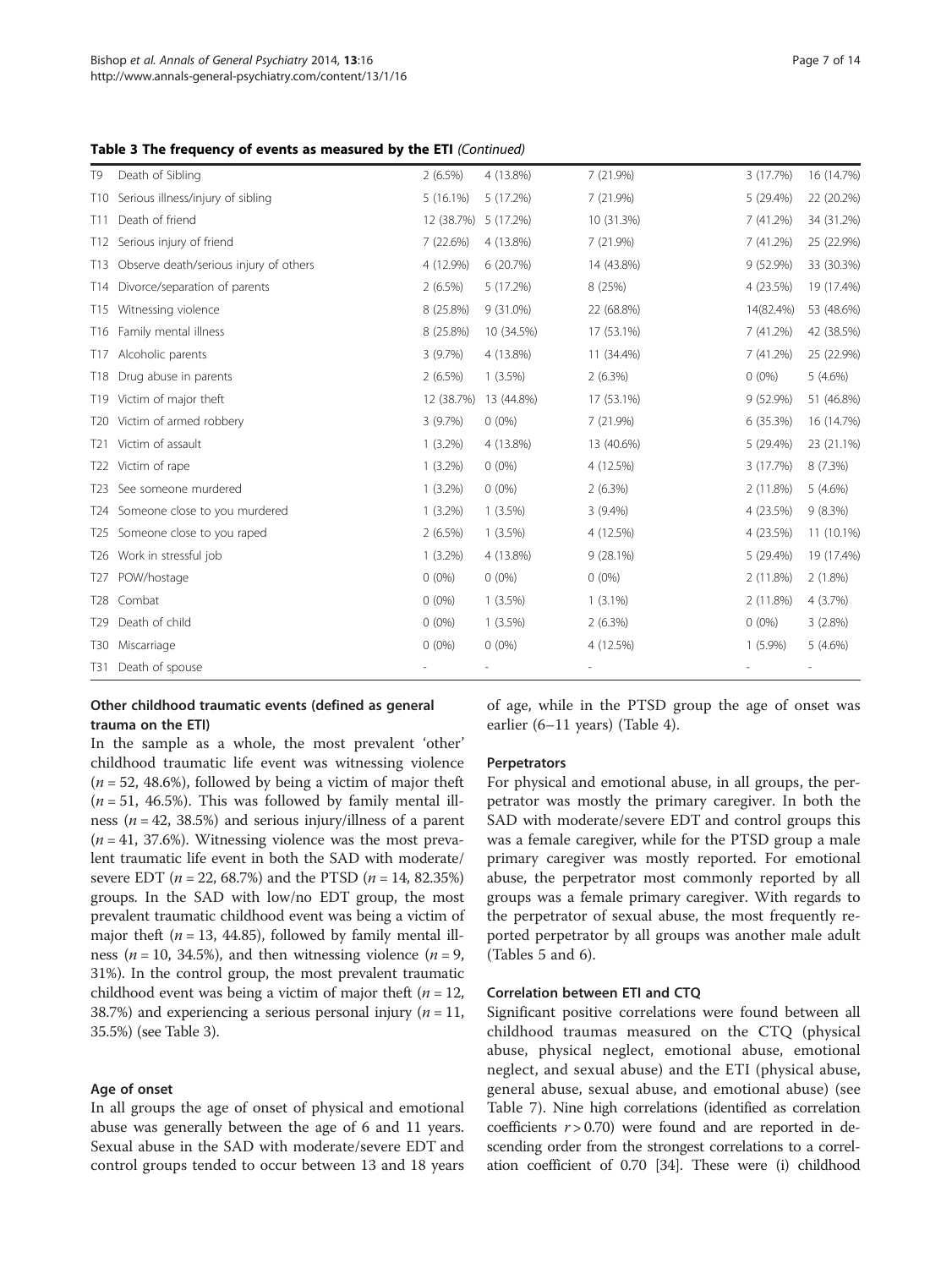#### <span id="page-7-0"></span>Table 4 Age of onset of childhood traumatic events as measured by the ETI

|                                                            |     |              | <b>Controls</b>                   |        |              | SAD with EDT |                | <b>PTSD</b>                                                                                                             |              |        |                |               |
|------------------------------------------------------------|-----|--------------|-----------------------------------|--------|--------------|--------------|----------------|-------------------------------------------------------------------------------------------------------------------------|--------------|--------|----------------|---------------|
|                                                            |     |              | Never $0 - 5^a$ 6-11 <sup>b</sup> |        |              |              |                | 13-18 <sup>c</sup> Never 0-5 <sup>a</sup> 6-11 <sup>b</sup> 13-18 <sup>c</sup> Never 0-5 <sup>a</sup> 6-11 <sup>b</sup> |              |        |                | $13 - 18^c$   |
| Physical abuse events                                      |     |              |                                   |        |              |              |                |                                                                                                                         |              |        |                |               |
| Spanked with hand                                          | 5   | 11           | 14                                |        | 2            | 14           | 14             | 2                                                                                                                       | 2            | 8      | 6              |               |
| Slapped in face                                            | 23  | 2            | 3                                 | 3      | 9            | $\mathbf{1}$ | 11             | 11                                                                                                                      | 9            | 1      | 3              | 4             |
| Burned with cigarette                                      | 31  | 0            | $\mathbf 0$                       | 0      | 29           | 2            | 1              | 0                                                                                                                       | 13           | 2      | $\overline{2}$ | 0             |
| Punched or kicked                                          | 24  | 0            | 1                                 | 6      | 18           | 1            | 9              | 4                                                                                                                       | 11           | 1      | 2              | 3             |
| Hit or spanked with object                                 | 13  | 4            | 9                                 | 5      | 7            | 10           | 12             | 3                                                                                                                       | $\mathbf{1}$ | 4      | 11             |               |
| Hit with thrown object                                     | 28  | 0            | 1                                 | 2      | 22           | $\mathbf{1}$ | 5              | 4                                                                                                                       | 11           | 0      | 5              | 1             |
| Choked                                                     | 31  | 0            | $\mathbf 0$                       | 0      | 25           | 1            | 2              | 4                                                                                                                       | 14           | 1      | $\mathbf 0$    | 2             |
| Pushed or shoved                                           | 22  | 0            | 4                                 | 5      | 17           | 1            | 7              | 7                                                                                                                       | 8            | 0      | 5              | 4             |
| Tied up or locked in closet                                | 30  | $\mathbf{1}$ | $\mathbf 0$                       | 0      | 29           | 1            | 2              | 0                                                                                                                       | 15           | 1      | $\mathbf{1}$   | 0             |
| Total scores                                               | 207 | 18           | 32                                | 22     | 158          | 32           | 63             | 35                                                                                                                      | 84           | 18     | 35             | 16            |
| Emotional abuse events                                     |     |              |                                   |        |              |              |                |                                                                                                                         |              |        |                |               |
| Often put down or ridiculed                                | 24  | 0            | 2                                 | 5      | 6            | 5            | 14             | 7                                                                                                                       | 6            | 2      | 5              | 4             |
| Often ignored or made to feel you didn't count             | 27  | 0            | 3                                 | 1      | 8            | 8            | 9              | 7                                                                                                                       | 6            | 5      | 6              | 0             |
| Often told you are no good                                 | 26  | 0            | 3                                 | 2      | 16           | 0            | 9              | 7                                                                                                                       | 8            | 2      | 4              | 3             |
| Often shouted or yelled at                                 | 22  | 2            | 5                                 | 2      | 9            | 8            | 11             | 4                                                                                                                       | 5            | 4      | 6              | 2             |
| Most of the time treated in cold or uncaring way           | 29  | 1            | 0                                 | 1      | 13           | 2            | 12             | 5                                                                                                                       | 8            | 3      | 5              | 1             |
| Parents control areas of your life                         | 22  | 2            | 6                                 | 1      | 13           | 5            | 10             | 4                                                                                                                       | 8            | 2      | 6              | 1             |
| Parents fail to understand your needs                      | 27  | 1            | 1                                 | 2      | 6            | 6            | 12             | 8                                                                                                                       | 7            | 2      | 5              | 3             |
| Total scores                                               | 177 | 6            | 20                                | 14     | 71           | 34           | 77             | 42                                                                                                                      | 48           | 20     | 37             | 14            |
| Sexual abuse events                                        |     |              |                                   |        |              |              |                |                                                                                                                         |              |        |                |               |
| Exposed to inappropriate comments about sex                | 28  | 0            | 3                                 | 0      | 19           | 3            | 5              | 5                                                                                                                       | 9            | 0      | $\overline{4}$ | 4             |
| Exposed to flashing                                        | 29  | 1            | $\mathbf 0$                       | 1      | 20           | 4            | 4              | 4                                                                                                                       | 11           | 0      | 3              | 3             |
| Spy on you dressing/bathroom                               | 28  | 1            | $\mathbf{0}$                      | 2      | 24           | 2            | 4              | 2                                                                                                                       | 15           | 0      | 2              | 0             |
| Forced to watch sexual acts                                | 31  | 0            | $\mathbf{0}$                      | 0      | 27           | 0            | 3              | 2                                                                                                                       | 16           | 0      | $\mathbf{1}$   | 0             |
| Touched in intimate parts in way that was<br>uncomfortable | 25  | 0            | 3                                 | 3      | 20           | 2            | 5              | 5                                                                                                                       | 7            | 1      | $\overline{4}$ | 5             |
| Someone rubbing genitals against you                       | 29  | 0            | 1                                 |        | 24           | 2            | 3              | 3                                                                                                                       | 12           | 0      | 3              | 2             |
| Forced to touch intimate parts                             | 30  | 0            | 0                                 | 1      | 28           | 1            | 1              | 1                                                                                                                       | 12           | 0      | 3              | 2             |
| Someone had genital sex against your will                  | 30  | 0            | $\overline{0}$                    |        | 29           |              | $\overline{2}$ | 0                                                                                                                       | 13           |        |                | 2             |
| Forced to perform oral sex                                 | 31  | $\cap$       | $\cap$                            | $\cap$ | 31           | $\cap$       | 1              | $\cap$                                                                                                                  | 15           | $\cap$ | っ              | $\mathcal{D}$ |
| Someone performed oral sex on you against your<br>will     | 31  | 0            | $\mathbf 0$                       | 0      | 29           | 0            | 1              |                                                                                                                         | 15           | 0      | 2              | 0             |
| Someone had anal sex with you against your will            | 31  | 0            | $\mathbf 0$                       | 0      | 30           | 1            | $\mathbf 0$    |                                                                                                                         | 15           | 0      | $\mathbf{1}$   | 1             |
| Someone tried to have sex but didn't do so                 | 30  | 0            | 0                                 | 1      | 23           | $\mathbf{1}$ | 3              | 4                                                                                                                       | 10           | 1      | 3              | 3             |
| Forced to pose for sexy photographs                        | 31  | 0            | $\mathbf 0$                       | 0      | 31           | 0            | $\mathbf{0}$   | 1                                                                                                                       | 15           | 0      | $\mathbf{1}$   | 1             |
| Forced to perform sex acts for money                       | 31  | 0            | 0                                 | 0      | $\mathbf{0}$ | 0            | 0              | 0                                                                                                                       | 0            | 0      | 0              | 0             |
| Forced to kiss someone in sexual way                       | 31  | 0            | $\mathbf 0$                       | 0      | 23           | 1            | 2              | 6                                                                                                                       | 15           | 0      | 0              | 2             |
| Total scores                                               | 446 | 2            | 7                                 | 10     | 358          | 18           | 34             | 35                                                                                                                      | 180          | 3      | 30             | 27            |

<sup>a</sup>Between and including the ages 0–5 years; <sup>b</sup>between and including the ages 6–11 years; <sup>c</sup>between and including the ages 13–18 years.

emotional abuse (CTQ EA) and total trauma (CTQ total score) ( $r = 0.87$ ,  $p = 0.00$ ), (ii) childhood emotional neglect (CTQ EN) and total trauma (CTQ total score)  $(r = 0.85,$  $p = 0.00$ , (iii) other traumas experienced during childhood (ETI general trauma score) and total trauma (ETI total score) ( $r = 0.85$ ,  $p = 0.00$ ), (iv) emotional abuse during childhood (ETI EA score) and total childhood trauma (ETI total score) ( $r = 0.76$ ,  $p = 0.00$ ), (v) childhood physical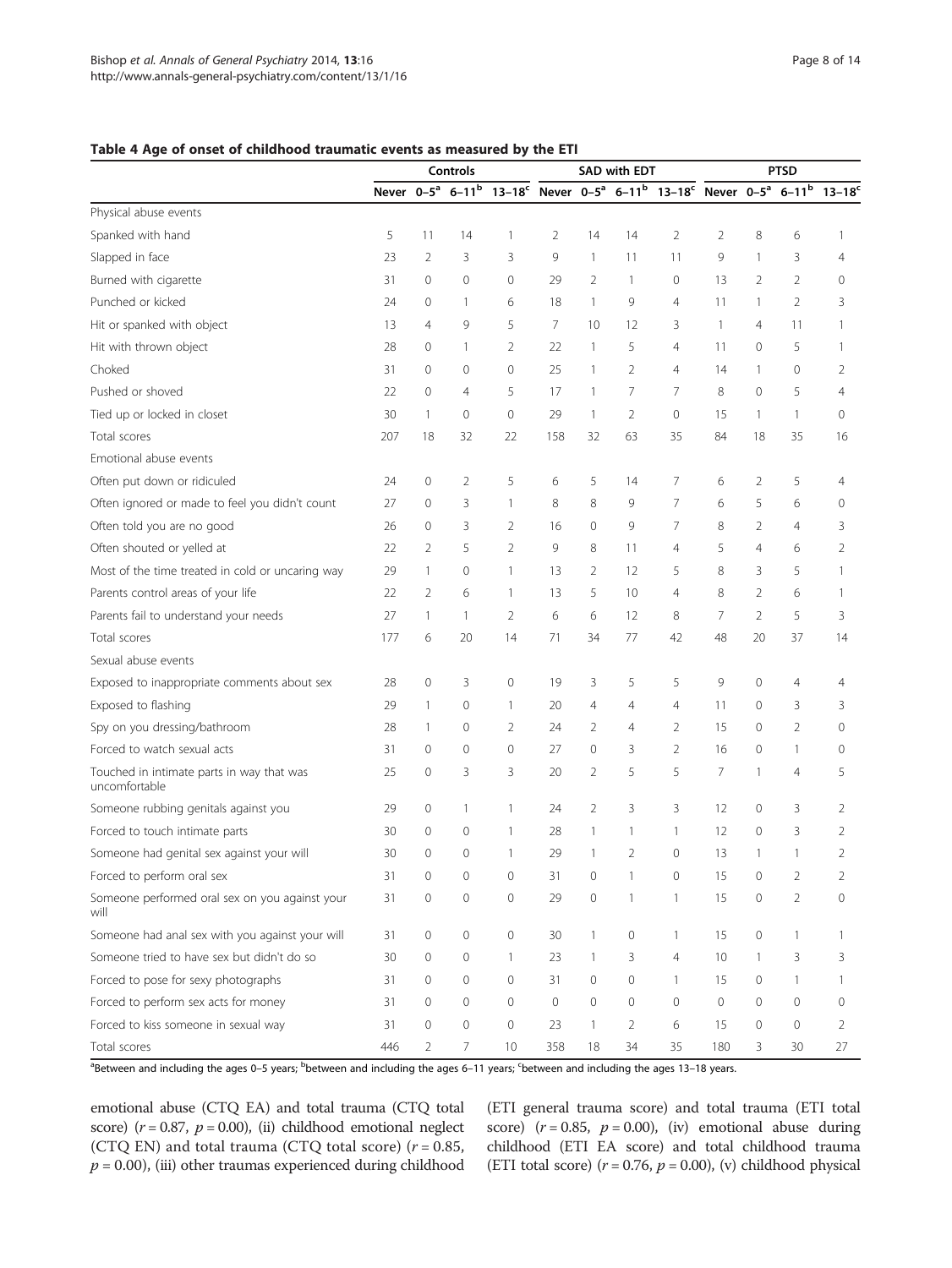|                                                            | Controls<br>SAD with EDT |                     |                     |                     |                |                |                | <b>PTSD</b>         |                                                                                                    |                |                |              |
|------------------------------------------------------------|--------------------------|---------------------|---------------------|---------------------|----------------|----------------|----------------|---------------------|----------------------------------------------------------------------------------------------------|----------------|----------------|--------------|
|                                                            |                          | adult               |                     |                     |                | adult          |                |                     | Caregiver Other Sibling Stranger Caregiver Other Sibling Stranger Caregiver Other Sibling Stranger | adult          |                |              |
| Physical abuse events                                      |                          |                     |                     |                     |                |                |                |                     |                                                                                                    |                |                |              |
| Spanked with hand                                          | 25                       | $\mathbf{1}$        | 0                   | 0                   | 28             | 1              | 1              | $\mathbf{0}$        | 14                                                                                                 | 1              | 0              | 0            |
| Slapped in face                                            | 8                        | $\mathbf{0}$        | $\mathbf 0$         | 0                   | 15             | 6              | 1              | 2                   | 6                                                                                                  | 2              | 0              | 0            |
| Burned with cigarette                                      | $\mathbf 0$              | $\mathbf{0}$        | 0                   | 0                   | 3              | $\mathbf{0}$   | $\mathbf{0}$   | 0                   | 1                                                                                                  | 1              | 0              | 2            |
| Punched or kicked                                          | 2                        | $\mathbf{0}$        | 2                   | 3                   | $\overline{4}$ | 1              | 3              | 6                   | 2                                                                                                  | 3              | 1              | 0            |
| Hit or spanked with object                                 | 12                       | $\overline{4}$      | 1                   | 1                   | 23             | 0              | 1              | 1                   | 16                                                                                                 | 0              | 0              | 0            |
| Hit with thrown object                                     | $\mathbf{1}$             | 1                   | 1                   | 0                   | 7              | $\mathbf{0}$   | 2              | 1                   | 3                                                                                                  | 0              | 2              | -1           |
| Choked                                                     | 0                        | $\mathbf{0}$        | 0                   | 0                   | 1              | 1              | $\overline{2}$ | 3                   | 2                                                                                                  | 1              | 0              | 0            |
| Pushed or shoved                                           | 1                        | 1                   | 2                   | 5                   | 5              | 3              | $\overline{2}$ | 5                   | 2                                                                                                  | 1              | 4              | 2            |
| Tied up or locked in closet                                | $\mathbf{0}$             | 1                   | 0                   | $\mathbf 0$         | 2              | 1              | $\mathbf{0}$   | 0                   | $\overline{2}$                                                                                     | 0              | $\mathbf{0}$   | $\mathbf{0}$ |
| Total scores                                               | 49                       | 8                   | 6                   | 9                   | 88             | 13             | 12             | 18                  | 48                                                                                                 | 9              | $\overline{7}$ | 5            |
| Emotional abuse events                                     |                          |                     |                     |                     |                |                |                |                     |                                                                                                    |                |                |              |
| Often put down or ridiculed                                | 3                        | 1                   | 2                   | 1                   | 16             | 3              | $\overline{4}$ | 4                   | 8                                                                                                  | 1              | 1              | 1            |
| Often ignored or made to<br>feel you didn't count          | $\mathbf{1}$             | 0                   | 3                   | 0                   | 14             | 6              | 3              | 1                   | 9                                                                                                  | $\overline{2}$ | $\mathbf 0$    | 0            |
| Often told you are no good                                 | 2                        | 1                   | 2                   | 0                   | 11             | 2              | 1              | 2                   | 7                                                                                                  | 0              | 2              | 0            |
| Often shouted or yelled at                                 | 7                        | 1                   | 1                   | 0                   | 20             | 1              | 1              | 1                   | 11                                                                                                 | 5              | 4              |              |
| Most of the time treated in<br>cold or uncaring way        | $\mathbf 0$              | 1                   | 1                   | 0                   | 16             | 1              | 2              | 0                   | 8                                                                                                  | 1              | 0              | 0            |
| Parents control areas of<br>your life                      | 9                        | $\mathbf{0}$        | 0                   | 0                   | 18             | 1              | $\mathbf 0$    | 0                   | 8                                                                                                  | 1              | 0              | 0            |
| Parents fail to understand<br>your needs                   | 4                        | $\mathbf 0$         | 0                   | 0                   | 25             | 1              | $\mathbf 0$    | 0                   | 9                                                                                                  | 1              | $\mathbf 0$    | 0            |
| Total scores                                               | 26                       | 4                   | 9                   | 1                   | 120            | 15             | 11             | 8                   | 60                                                                                                 | 11             | 7              | 2            |
| Sexual abuse events                                        |                          |                     |                     |                     |                |                |                |                     |                                                                                                    |                |                |              |
| Exposed to inappropriate<br>comments about sex             | $\mathbf{0}$             | 3                   | 0                   | $\mathbf 0$         | 5              | $\overline{7}$ | $\mathbf 0$    | 1                   | 0                                                                                                  | 7              | 1              | 0            |
| Exposed to flashing                                        | 1                        | $\mathbf{0}$        | 0                   | 1                   | 1              | 7              | $\mathbf{0}$   | 5                   | 0                                                                                                  | 4              | 1              | -1           |
| Spy on you dressing/<br>bathroom                           | 2                        | $\mathbf{0}$        | 0                   | $\mathbf{1}$        | 3              | 3              | 1              | 1                   | 0                                                                                                  | $\overline{2}$ | $\mathbf{0}$   | $\Omega$     |
| Forced to watch sexual acts                                | 0                        | $\mathbf{0}$        | 0                   | 0                   |                | 3              | $\mathbf 0$    | 2                   | 0                                                                                                  | 1              | 0              | $\mathbf{0}$ |
| Touched in intimate parts in<br>way that was uncomfortable | $\overline{1}$           | $\Lambda$           | $\circ$             | $\overline{1}$      |                | 5              | $\mathbb O$    | 6                   | 0                                                                                                  | $\,8\,$        | $\mathbf{1}$   |              |
| Someone rubbing genitals<br>against you                    | $\mathbf{1}$             | $\mathsf{O}\xspace$ | 0                   | $\mathsf{O}\xspace$ | $\mathbf{1}$   | 4              | $\mathbf 0$    | 3                   | 0                                                                                                  | $\overline{4}$ | 0              | $\mathbf{1}$ |
| Forced to touch intimate<br>parts                          | $\mathbf 0$              | 1                   | 0                   | $\mathsf{O}\xspace$ | 0              | $\overline{2}$ | $\mathbf 0$    | 1                   | $\mathsf{O}\xspace$                                                                                | 5              | $\mathbf 0$    | $\mathbf 0$  |
| Someone had genital sex<br>against your will               | $\mathbf 0$              | 1                   | 0                   | $\mathbf 0$         | $\mathbf 0$    | $\mathbf{1}$   | $\mathbf 0$    | $\overline{2}$      | 0                                                                                                  | $\overline{4}$ | $\mathbf 0$    | $\mathbf 0$  |
| Forced to perform oral sex                                 | 0                        | $\circ$             | 0                   | $\mathsf{O}\xspace$ | $\mathbf 0$    | $\mathbf{1}$   | $\mathbf{0}$   | $\circ$             | $\mathbf{0}$                                                                                       | $\overline{2}$ | $\mathbf 0$    | $\mathbf 0$  |
| Someone performed oral<br>sex on you against your will     | $\mathbf 0$              | $\mathsf{O}\xspace$ | 0                   | $\mathbf 0$         | $\mathbf 0$    | $\overline{2}$ | $\mathbf 0$    | $\mathsf{O}\xspace$ | 0                                                                                                  | $\mathbf{1}$   | 0              | $\mathbf{1}$ |
| Someone had anal sex with<br>you against your will         | $\mathbf 0$              | $\mathbf 0$         | 0                   | $\mathbf 0$         | $\mathbf 0$    | $\mathbf{1}$   | $\mathbb O$    | $\mathbf{1}$        | 0                                                                                                  | $\mathbf{1}$   | 0              | $\mathbf{1}$ |
| Someone tried to have sex<br>but didn't do so              | $\mathsf{O}\xspace$      | 1                   | $\mathsf{O}\xspace$ | $\mathsf{O}\xspace$ | $\mathbf{1}$   | $\overline{4}$ | $\mathbf 0$    | 3                   | 0                                                                                                  | $\overline{7}$ | 0              | $\mathbf 0$  |

## <span id="page-8-0"></span>Table 5 Relationship to perpetrator as measured by the ETI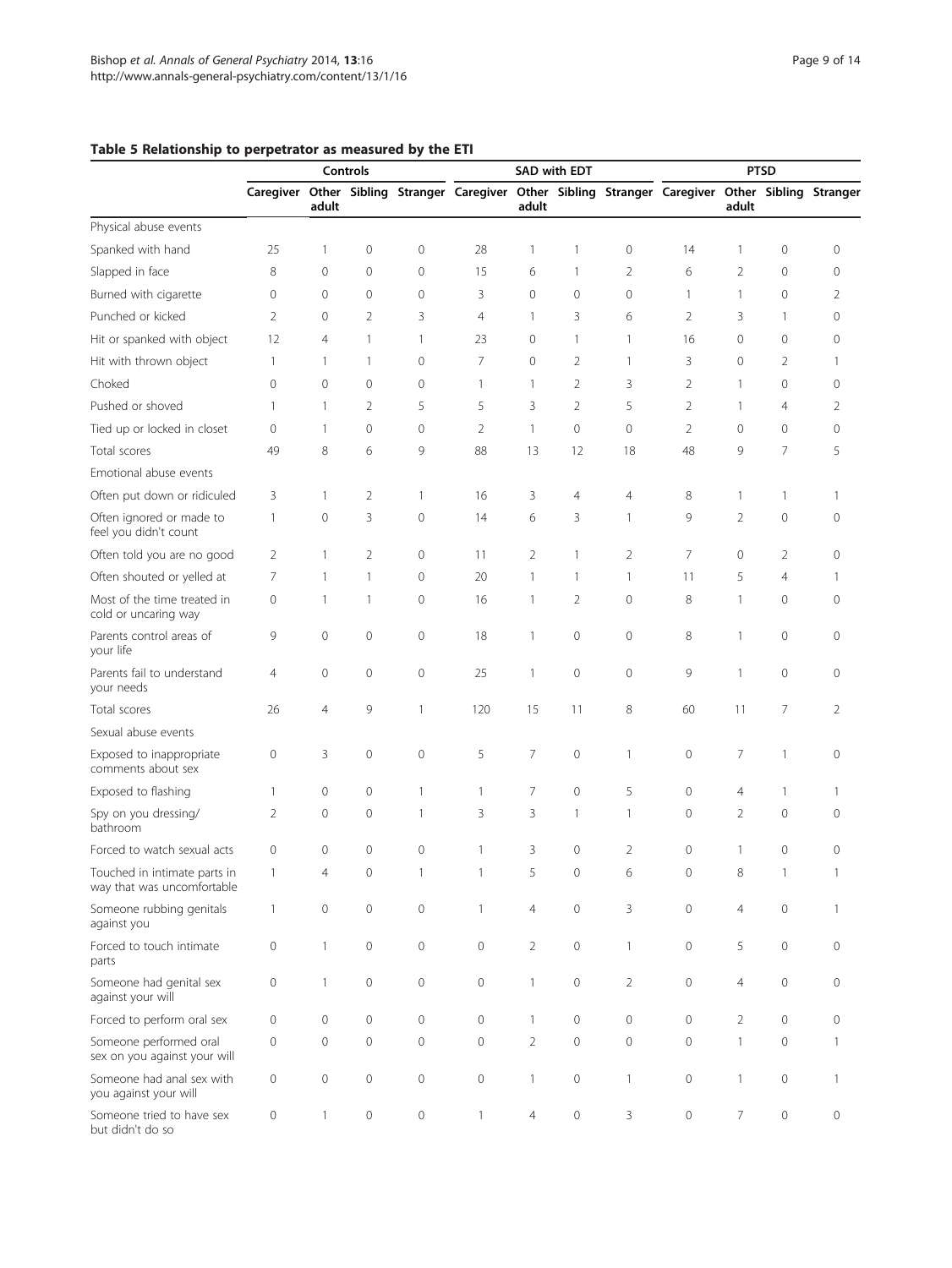| Forced to pose for sexy<br>photographs  | 0            | $\mathbf{0}$ | 0        | 0            |    |                | $\mathbf{0}$   | $\mathbf 0$ | 0            |    |          |  |
|-----------------------------------------|--------------|--------------|----------|--------------|----|----------------|----------------|-------------|--------------|----|----------|--|
| Forced to perform sex acts<br>for money | $\mathbf{0}$ | $\circ$      | $\circ$  | $\mathbf{0}$ | 0  | $\overline{0}$ | $\overline{0}$ | $\mathbf 0$ | $\mathbf{0}$ | 0  | $\Omega$ |  |
| Forced to kiss someone in<br>sexual way | 0            | $\circ$      | $\circ$  | $\circ$      | 2  | $5 -$          | $\overline{0}$ |             | $\mathbf{0}$ |    | $\Omega$ |  |
| Total scores                            |              | 10           | $\Omega$ | Κ            | 15 | 46             |                | 27          | $\Omega$     | 50 | 3        |  |

Table 5 Relationship to perpetrator as measured by the ETI (Continued)

abuse (CTQ PA) and total childhood trauma (CTQ total score) ( $r = 0.74$ ,  $p = 0.00$ ), (vi) childhood physical neglect (CTQ PN score) and total trauma (CTQ total score)  $(r = 0.73, p = 0.00)$ , (vii) childhood total trauma (CTQ total score) and total trauma on the ETI total score  $(r =$ 0.72,  $p = 0.00$ ), (viii) childhood sexual abuse (CTQ SA) and childhood sexual abuse measured by the ETI ( $r = 0.71$ ,  $p = 0.00$ ), and (ix) childhood emotional abuse on the ETI and total trauma on the CTQ  $(r = 0.70, p = 0.00)$  (see Table [7\)](#page-11-0).

#### Discussion and conclusions

The main objective of this study was to investigate differences in the type and amount of childhood trauma in adults with PTSD and SAD. No statistically significant differences were found for these disorders.

This finding suggests that in this sample, childhood traumas (major ALE, physical, sexual, emotional, and total) are not significantly different in individuals with PTSD and SAD with moderate/severe EDT. Previous studies have found that physical abuse [[10,12,13\]](#page-12-0), sexual abuse [[12](#page-12-0)-[18\]](#page-12-0), emotional abuse [[19-23](#page-12-0)], as well as other childhood adversities [\[24,25](#page-12-0)] are linked to the development of both PTSD and SAD. Childhood emotional abuse has been found to correlate more strongly with a diagnosis of social anxiety than either physical or sexual abuse [\[20](#page-12-0)]. Previous studies have also documented higher rates of childhood emotional abuse and neglect in adults with SAD compared to healthy controls [\[21,22](#page-12-0)]. Emotional abuse and neglect significantly impact on the development of SAD and PTSD [\[23](#page-12-0)]. The results of our study regarding emotional abuse indicates that parents' emotional expression toward their children can have long-lasting effects and contribute to PTSD and SAD in later life. The aforementioned studies, however, did not specifically compare EDT exposure, by severity and type, in these disorders.

#### Age of onset

With regards to the onset of childhood abuse, Rodriguez et al. in 1996 also found the age of onset of sexual abuse in individuals with PTSD to be around 6 years of age and termination at approximately 13 years, which is similar to our finding in the PTSD group of between 6 and 11 years [\[27\]](#page-13-0). This finding is supported by two other studies that found the age of onset of childhood sexual abuse to be approximately 7 years [\[26](#page-12-0)] and 9.85 years [[28\]](#page-13-0), respectively. There is a paucity of studies on the age of onset of EDT in people with PTSD and SAD, underscoring the need for more investigation in this area to better inform the nature and timing of interventions.

#### Perpetrators

With regards to the perpetrators, our finding of sexual abuse mostly being another nonfamilial male adult is supported by the findings in a previous study of perpetrators of EDT [\[27](#page-13-0)]. According to Rodriguez et al. in 1996, perpetrators of CSA in individuals with PTSD were mostly male (87%), nuclear family members, followed by nonfamily members, and lastly by extended family members [[27](#page-13-0)]. Also, Feerick and Snow in 2005 showed in their study that participants were mostly sexually abused by other perpetrators, such as acquaintances, boyfriends, and babysitters, i.e., nonfamilial persons and strangers [[28](#page-13-0)]. Ackerman et al. in 1998 found that if a child was physically abused by a male, the likelihood of a psychiatric diagnosis, including PTSD, was higher than if abused by a female [\[26\]](#page-12-0). Overall, physically and sexually abused children were more likely to develop a psychiatric disorder which included PTSD in later life. No further studies focusing on perpetrators of EDT in individuals with SAD or PTSD were found, highlighting a gap that warrants attention in future studies.

#### ETI and CTQ

All traumas measured by the CTQ were positively correlated with all traumas measured by the ETI. Kuo et al. in 2011 also found that all scales on the CTQ had a significant positive correlation with all subscales, except for sexual abuse and emotional abuse or neglect [\[21](#page-12-0)]. Bremner et al. in 2000 tested the convergent validity of the ETI by comparing its domains (physical, sexual, and general) with the components of the Childhood Trauma Severity Index (CLTE) [\[33](#page-13-0)]. Significant correlations were calculated between the total score of the ETI and the total score of the CLTE, the physical abuse domain of the ETI and the physical abuse component of the CLTE, as well as between the sexual abuse domain of the ETI and the sexual abuse component of the CLTE [\[33\]](#page-13-0).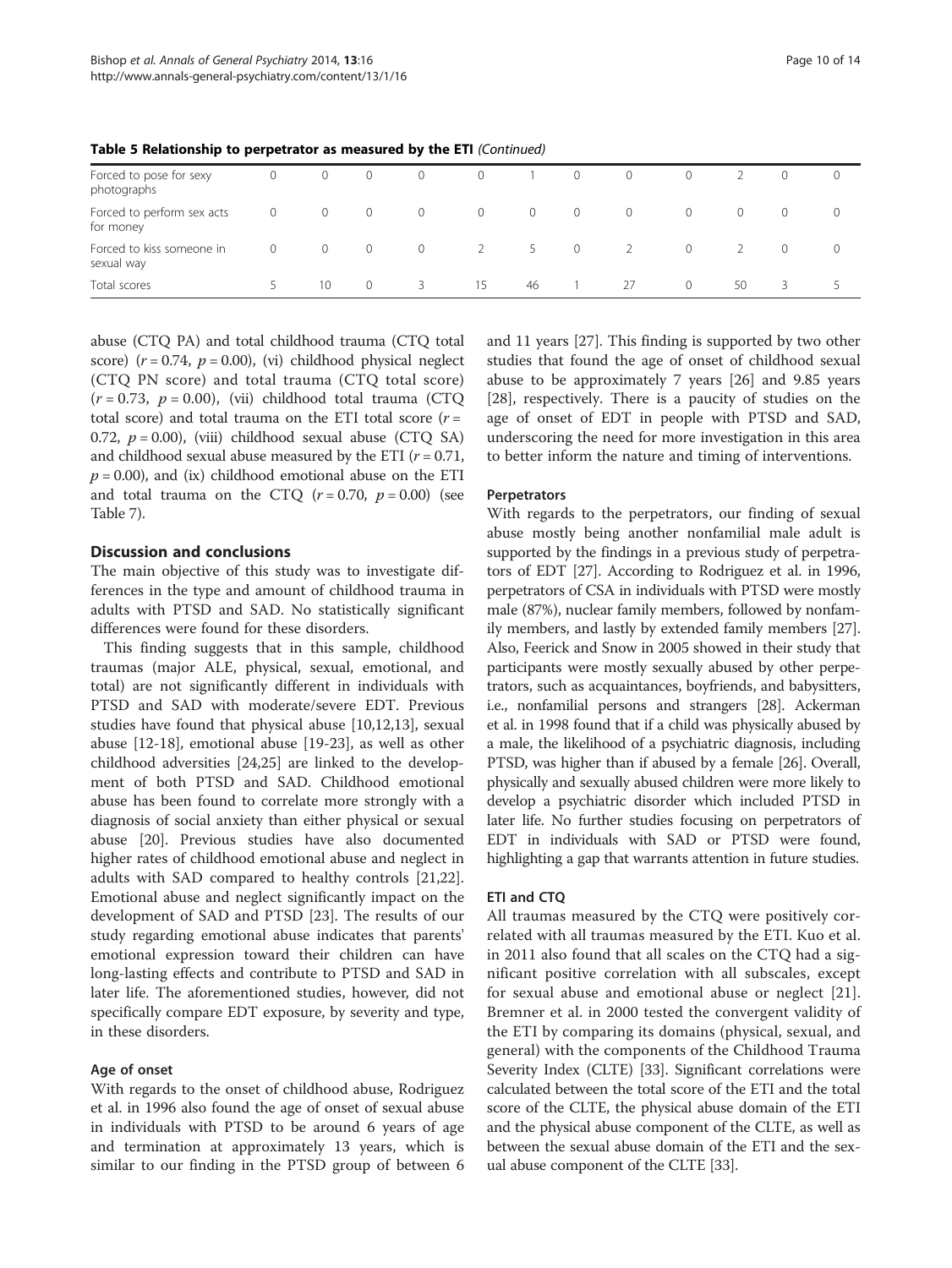#### <span id="page-10-0"></span>Table 6 Gender of perpetrators (primary caregivers and other adults)

| ------- \p <b>/</b>                                     | Controls              |                     |             |                 |                | SAD with EDT          |                |                 | <b>PTSD</b>           |              |                |                     |  |
|---------------------------------------------------------|-----------------------|---------------------|-------------|-----------------|----------------|-----------------------|----------------|-----------------|-----------------------|--------------|----------------|---------------------|--|
|                                                         | Primary<br>caregivers |                     |             | Other<br>adults |                | Primary<br>caregivers |                | Other<br>adults | Primary<br>caregivers |              |                | Other<br>adults     |  |
|                                                         | F.                    | M                   | F.          | M               | F              | M                     | F              | M               | F                     | М            | F              | M                   |  |
| Physical abuse events                                   |                       |                     |             |                 |                |                       |                |                 |                       |              |                |                     |  |
| Spanked with hand                                       | 16                    | 9                   | 1           | 0               | 17             | 11                    | $\mathbf 0$    | 1               | 7                     | 7            | $\mathbf 0$    | 1                   |  |
| Slapped in face                                         | 6                     | 2                   | 0           | $\mathbf{0}$    | 9              | 6                     | 2              | 4               | 1                     | 5            | 0              | 2                   |  |
| Burned with cigarette                                   | 0                     | 0                   | 0           | $\mathbf{0}$    | $\mathbf{0}$   | 3                     | $\circ$        | $\mathbf{0}$    | 0                     | 1            | $\mathbf{0}$   | 1                   |  |
| Punched or kicked                                       | 0                     | 2                   | 0           | $\mathbf{0}$    | $\mathbf{1}$   | 3                     | $\mathbf{0}$   | $\mathbf{1}$    | 0                     | 2            | $\mathbf{0}$   | 3                   |  |
| Hit or spanked with object                              | 8                     | $\overline{4}$      | 3           | $\mathbf{1}$    | 13             | 10                    | $\mathbf{0}$   | $\mathbf 0$     | 12                    | 4            | $\mathbf{0}$   | 0                   |  |
| Hit with thrown object                                  | 1                     | 0                   | 0           | 1               | $\overline{4}$ | 3                     | $\circ$        | $\mathbf 0$     | 2                     | 1            | $\mathbf{0}$   | 0                   |  |
| Choked                                                  | 0                     | 0                   | 0           | $\mathbf 0$     | $\mathbf{1}$   | 0                     | $\mathbf{0}$   | 1               | 0                     | 2            | $\mathbf 0$    | $\mathbf{1}$        |  |
| Pushed or shoved                                        | 0                     | 1                   | 0           | 1               | 2              | 3                     | 1              | 2               | 0                     | 2            | 0              | 1                   |  |
| Tied up or locked in closet                             | $\mathbf 0$           | 0                   | $\mathbf 0$ | 1               | $\overline{1}$ | 1                     | $\mathbf{0}$   | $\mathbf{1}$    | 0                     | 1            | $\mathbf{0}$   | 0                   |  |
| Total scores                                            | 31                    | 18                  | 4           | 4               | 49             | 40                    | 3              | 10              | 22                    | 25           | $\mathbf{0}$   | 9                   |  |
| Emotional abuse events                                  |                       |                     |             |                 |                |                       |                |                 |                       |              |                |                     |  |
| Often put down or ridiculed                             | 1                     | 2                   | 1           | 0               | 9              | 7                     | 1              | 2               | $\overline{4}$        | 4            | $\mathbf{0}$   | 1                   |  |
| Often ignored or made to feel you didn't count          | 1                     | 0                   | 0           | $\mathbf 0$     | 7              | 7                     | 3              | 3               | 5                     | 4            | 1              | 1                   |  |
| Often told you are no good                              | 2                     | 0                   | 1           | 0               | $\overline{4}$ | 7                     | 0              | 2               | 3                     | 4            | 0              | 0                   |  |
| Often shouted or yelled at                              | 4                     | 3                   | 1           | $\mathbf{0}$    | 15             | 5                     | $\mathbf{0}$   | $\mathbf{1}$    | 7                     | 4            | $\mathbf{1}$   | 0                   |  |
| Most of the time treated in cold or uncaring way        | 0                     | 0                   | 0           | 1               | 11             | 5                     | $\mathbf{0}$   | 1               | $\overline{4}$        | 4            | 1              | 0                   |  |
| Parents control areas of your life                      | 8                     | 1                   | 0           | $\mathbf{0}$    | 17             | 1                     | $\mathbf{0}$   | 1               | 6                     | 2            | $\mathbf{1}$   | 0                   |  |
| Parents fail to understand your needs                   | 3                     | $\mathbf{1}$        | 0           | $\mathbf{0}$    | 18             | 7                     | $\mathbf{0}$   | $\mathbf{1}$    | 5                     | 4            | $\mathbf{1}$   | 0                   |  |
| Total scores                                            | 19                    | 7                   | 3           | 1               | 81             | 39                    | $\overline{4}$ | 11              | 34                    | 26           | 5              | $\overline{2}$      |  |
| Sexual abuse events                                     |                       |                     |             |                 |                |                       |                |                 |                       |              |                |                     |  |
| Exposed to inappropriate comments about sex             | 0                     | 0                   | 0           | 3               | $\mathbf{1}$   | 4                     | 2              | 5               | 0                     | 0            | 2              | 5                   |  |
| Exposed to flashing                                     | 1                     | 0                   | 0           | $\mathbf{0}$    | $\mathbf 0$    | 1                     | 1              | 6               | 0                     | $\mathbf{0}$ | $\mathbf{1}$   | 3                   |  |
| Spy on you dressing/bathroom                            | 2                     | 0                   | 0           | 0               | 2              | 1                     | $\mathbf{0}$   | 3               | $\mathbf{0}$          | $\mathbf{0}$ | $\mathbf{0}$   | 2                   |  |
| Forced to watch sexual acts                             | $\mathbf 0$           | 0                   | 0           | 0               | $\mathbf 0$    | 1                     | $\mathbf{0}$   | 3               | $\mathbf{0}$          | $\mathbf{0}$ | $\mathbf{1}$   | 0                   |  |
| Touched in intimate parts in way that was uncomfortable | 0                     | 1                   | 0           | $\overline{4}$  | $\mathbf 0$    | 1                     | $\mathbf{0}$   | 5               | 0                     | 0            | $\mathbf{1}$   | 7                   |  |
| Someone rubbing genitals against you                    | 0                     | 1                   | 0           | $\mathbf{0}$    | $\mathbf 0$    | 1                     | 0              | $\overline{4}$  | 0                     | $\circ$      | 1              | 3                   |  |
| Forced to touch intimate parts                          | $\mathbf{0}$          | 0                   | 0           | 1               | $\mathbf 0$    | 0                     | $\mathbf{0}$   | $\overline{2}$  | $\mathbf{0}$          | $\mathbf{0}$ | $\mathbf{1}$   | 4                   |  |
| Someone had genital sex against your will               |                       |                     |             |                 |                |                       |                |                 |                       |              |                |                     |  |
| Forced to perform oral sex                              | 0                     | 0                   | 0           | $\mathbf{0}$    | $\mathbf 0$    | 0                     | 0              | 1               | $\mathbf{0}$          | 0            |                |                     |  |
| Someone performed oral sex on you against your will     | 0                     | $\mathsf{O}\xspace$ | $\mathbf 0$ | $\circ$         | $\mathbf 0$    | 0                     | 0              | $\overline{2}$  | $\mathbf 0$           | $\mathbf 0$  | -1             | $\mathbf{0}$        |  |
| Someone had anal sex with you against your will         | 0                     | 0                   | 0           | 0               | 0              | 0                     | 0              | 1               | 0                     | $\circ$      | $\circ$        | $\mathbf{1}$        |  |
| Someone tried to have sex but didn't do so              | 0                     | 0                   | 0           | $\mathbf{1}$    | 0              | $\mathbf{1}$          | $\circ$        | 4               | 0                     | $\circ$      | $\overline{1}$ | 6                   |  |
| Forced to pose for sexy photographs                     | 0                     | 0                   | 0           | 0               | 0              | 0                     | 0              | $\mathbf{1}$    | 0                     | 0            | $\mathbf{1}$   | $\mathbf{1}$        |  |
| Forced to perform sex acts for money                    | 0                     | $\mathsf{O}\xspace$ | 0           | $\mathbf 0$     | $\mathbf 0$    | $\mathbf 0$           | $\circ$        | $\mathbf 0$     | $\mathbf 0$           | 0            | $\mathbf{0}$   | $\mathsf{O}\xspace$ |  |
| Forced to kiss someone in sexual way                    | 0                     | $\mathsf{O}\xspace$ | 0           | 0               | $\mathbf{1}$   | $\mathbf{1}$          | $\circ$        | 5               | $\mathbf 0$           | $\circ$      | $\mathbf{1}$   | 1                   |  |
| Total scores                                            | 3                     | $\overline{2}$      | 0           | 10              | $\overline{4}$ | 11                    | 3              | 43              | $\mathbf 0$           | $\mathbf 0$  | 13             | 37                  |  |

F female, M male.

## Limitations and recommendations

A number of limitations warrant mention. Firstly, the results of the LSD post hoc testing should be interpreted with caution given that this type of analysis is associated with type 1 error. Secondly, group sizes were small. Thirdly, endorsement of EDT was reliant on the retrospective accounts of participants. This may not always be very accurate with regards to memory recall of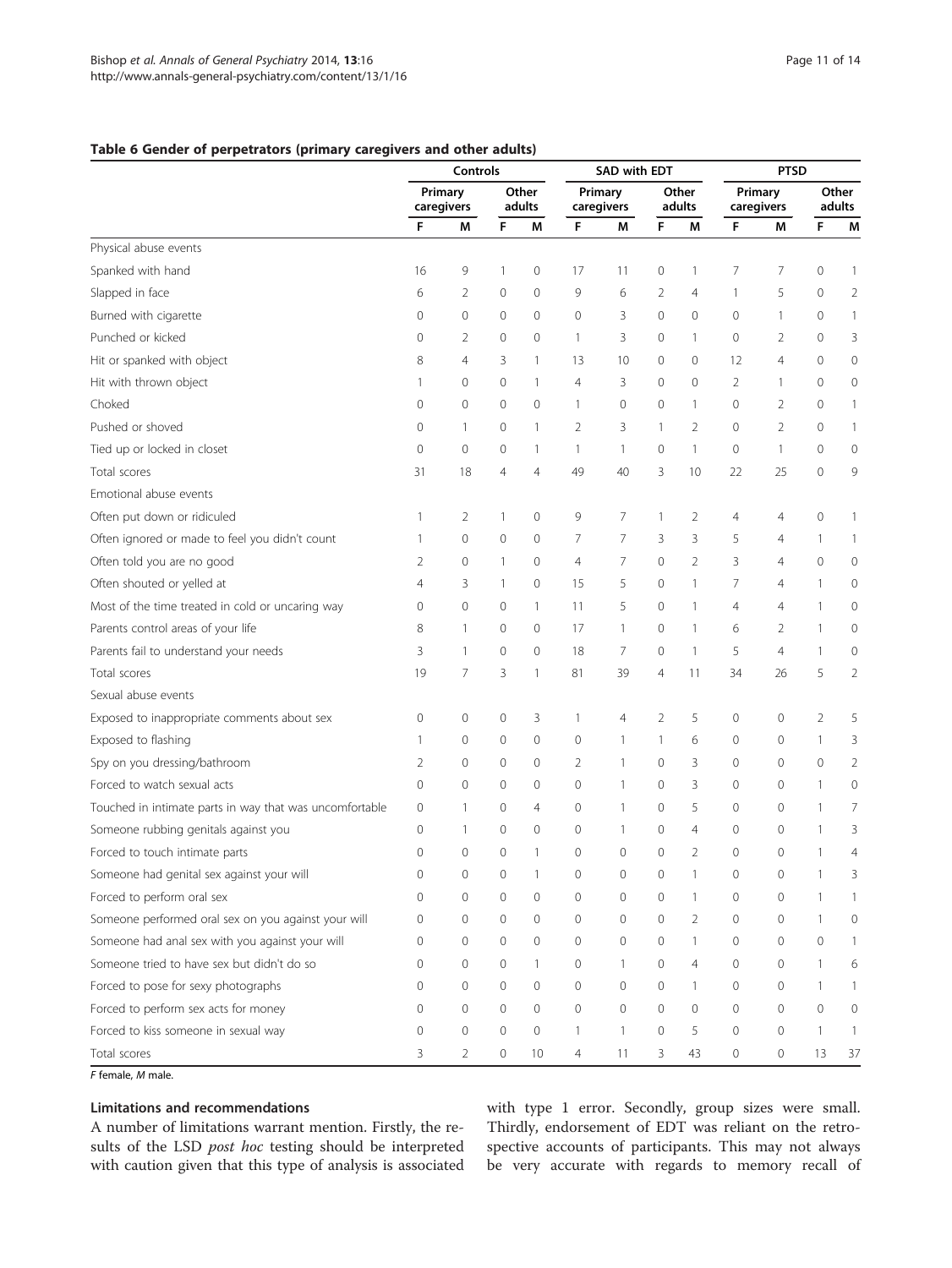| Variable                   | Spearman's rho Physical<br>(r value) and<br>p values | abuse (CTQ) | Sexual   | <b>Emotional</b><br>abuse (CTQ) neglect (CTQ) | (CTO)    | Physical neglect Total childhood General<br>trauma (CTQ) | trauma (ETI) | <b>Physical</b><br>abuse (ETI) | Emotional<br>abuse (ETI) (ETI) | Sexual abuse | <b>Total childhood</b><br>trauma (ETI total) |
|----------------------------|------------------------------------------------------|-------------|----------|-----------------------------------------------|----------|----------------------------------------------------------|--------------|--------------------------------|--------------------------------|--------------|----------------------------------------------|
| Emotional abuse            | $r$ value                                            | 0.65        | 0.47     | 0.66                                          | 0.54     | 0.87                                                     | 0.48         | 0.47                           | 0.69                           | 0.46         | 0.68                                         |
| (CTQ)                      | $p$ value                                            | $0.00**$    | $0.00**$ | $0.00**$                                      | $0.00**$ | $0.00**$                                                 | $0.00**$     | $0.00**$                       | $0.00**$                       | $0.00**$     | 0.00                                         |
| Physical abuse             | $r$ value                                            |             | 0.37     | 0.52                                          | 0.47     | 0.74                                                     | 0.35         | 0.56                           | 0.45                           | 0.33         | 0.53                                         |
| (CTQ)                      | $p$ value                                            |             | $0.00**$ | $0.00**$                                      | $0.00**$ | $0.00**$                                                 | $0.00**$     | $0.00**$                       | $0.00**$                       | $0.00***$    | $0.00**$                                     |
| Sexual abuse<br>(CTQ)      | $r$ value                                            |             |          | 0.38                                          | 0.44     | 0.60                                                     | 0.41         | 0.28                           | 0.26                           | 0.71         | 0.51                                         |
|                            | $p$ value                                            |             |          | $0.00**$                                      | $0.00**$ | $0.00**$                                                 | $0.00**$     | $0.00**$                       | $0.01***$                      | $0.00**$     | $0.00**$                                     |
| Emotional<br>neglect (CTQ) | $r$ value                                            |             |          |                                               | 0.58     | 0.85                                                     | 0.27         | 0.37                           | 0.63                           | 0.37         | 0.51                                         |
|                            | $p$ value                                            |             |          |                                               | $0.00**$ | $0.00**$                                                 | $0.01***$    | $0.00**$                       | $0.00**$                       | $0.00***$    | $0.00**$                                     |
| Physical neglect           | $r$ value                                            |             |          |                                               |          | 0.73                                                     | 0.43         | 0.29                           | 0.42                           | 0.39         | 0.49                                         |
| (CTQ)                      | $p$ value                                            |             |          |                                               |          | $0.00**$                                                 | $0.00**$     | $0.00**$                       | $0.00**$                       | $0.00**$     | $0.00**$                                     |
| Total childhood            | $r$ value                                            |             |          |                                               |          |                                                          | 0.49         | 0.51                           | 0.70                           | 0.54         | 0.72                                         |
| trauma (CTQ)               | $p$ value                                            |             |          |                                               |          |                                                          | $0.00**$     | $0.00**$                       | $0.00**$                       | $0.00**$     | $0.00**$                                     |
| General trauma             | $r$ value                                            |             |          |                                               |          |                                                          |              | 0.45                           | 0.48                           | 0.49         | 0.85                                         |
| (ETI)                      | $p$ value                                            |             |          |                                               |          |                                                          |              | $0.00**$                       | $0.00**$                       | $0.00**$     | $0.00**$                                     |
| Physical abuse             | $r$ value                                            |             |          |                                               |          |                                                          |              |                                | 0.47                           | 0.27         | 0.69                                         |
| (ETI)                      | $p$ value                                            |             |          |                                               |          |                                                          |              |                                | $0.00**$                       | $0.00***$    | $0.00**$                                     |
| Emotional abuse            | $r$ value                                            |             |          |                                               |          |                                                          |              |                                |                                | 0.36         | 0.76                                         |
| (ETI)                      | $p$ value                                            |             |          |                                               |          |                                                          |              |                                |                                | $0.00***$    | $0.00**$                                     |
| Sexual abuse<br>(ETI)      | $r$ value                                            |             |          |                                               |          |                                                          |              |                                |                                |              | 0.63                                         |
|                            | $p$ value                                            |             |          |                                               |          |                                                          |              |                                |                                |              | $0.00**$                                     |

<span id="page-11-0"></span>Table <sup>7</sup> Spearman's nonparametric correlations between childhood traumas measured by CTQ and ETI

\*\*Correlations are significant at the 0.01 level (two-tailed). CTQ,  $n = 108$ ; ETI,  $N = 109$ .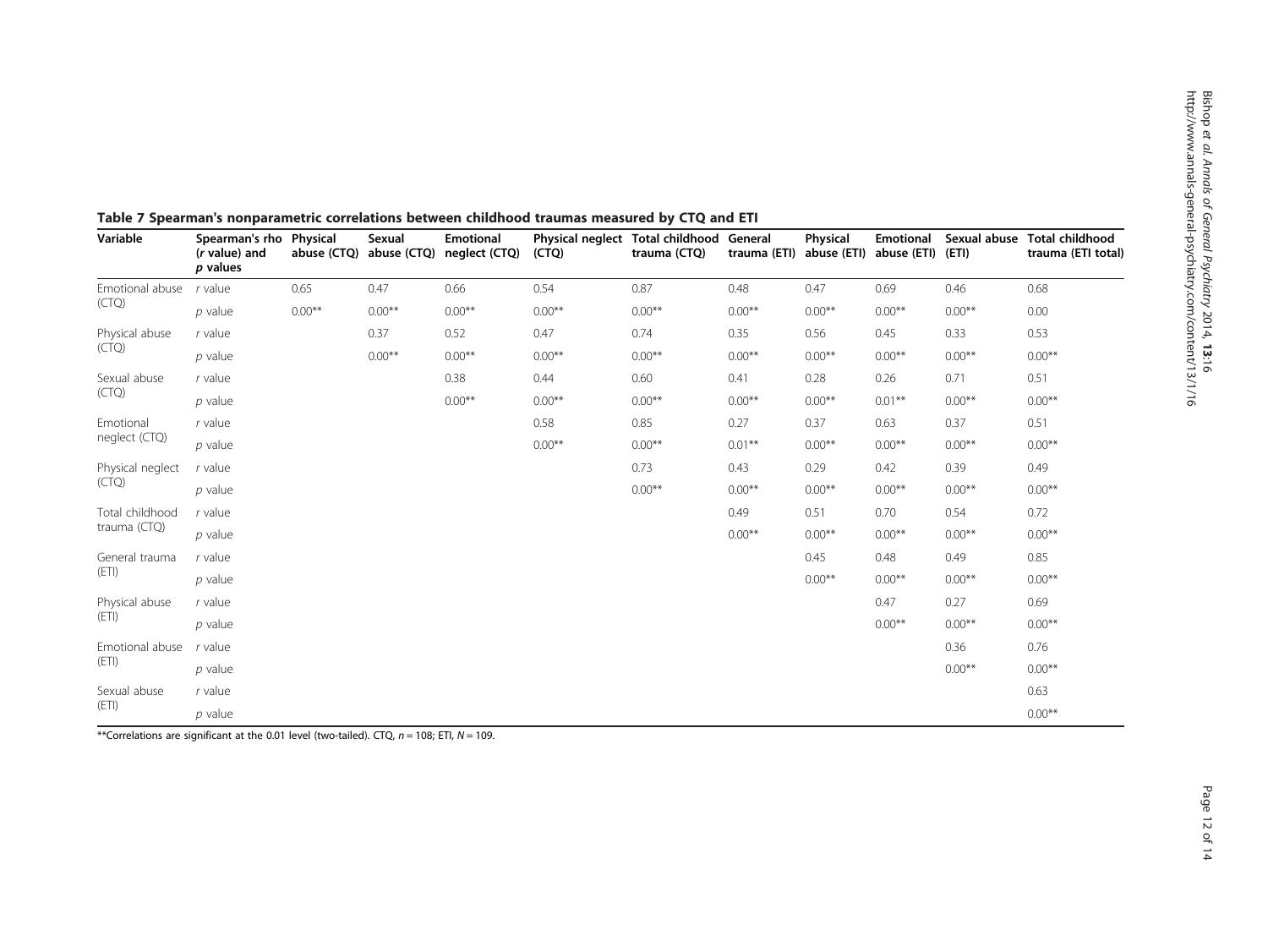<span id="page-12-0"></span>traumatic early life events. Recall bias is, therefore, a concern. Recall may also have been affected by the way in which childhood events were assessed [25]. It has been suggested that rather than an exaggeration in the rates, childhood traumas are more likely to be underreported [\[35\]](#page-13-0). In addition, participants varied in age and older participants in particular may have had more difficulty recalling childhood events [[36\]](#page-13-0). The sample may not be demographically representative of the South African population with SAD and PTSD with early trauma. Future studies should include more Black African participants. Furthermore, studies of larger samples that include more qualitative assessments of childhood trauma are needed. In sum, the contribution of EDT to the development of PTSD and SAD and the differences in terms of childhood trauma between these groups, as well as other anxiety disorders, should not be ignored, and attention should be given to the frequency and severity of these events. The relationship between victims of EDT and perpetrators and the age of onset of childhood abuse is another important facet, as it provides a timeline against which the course of abuse and its impact can be tracked over the life trajectory. This can, in turn, provide some guidance to clinicians on the optimal timing and nature of interventions for the prevention of PTSD and SAD.

#### Competing interests

The authors declare that they have no competing interests.

#### Authors' contributions

MB participated in drafting and revising the manuscript, data analysis, interpretation of data, made a substantial contribution to the acquisition of data, and ensured that questions related to the accuracy of the work are appropriately resolved. DR participated in the design of the study, performed statistical analysis, critically revising the manuscript, and made a substantial contribution on the acquisition of data (all clinical data). SB participated in the design of the study, data acquisition, and critically revising the manuscript. SS conceptualized the study and made substantial contributions to the conception and design, analysis of data, revised the manuscript, and provided the final approval of the version to be published. All authors read and approved the final manuscript.

#### Acknowledgements

This work is based on the research supported by the South African Research Chairs Initiative of the Department of Science and Technology and the National Research Foundation of South Africa.

#### Received: 26 February 2014 Accepted: 12 May 2014 Published: 29 May 2014

#### References

- 1. Bernstein DP, Fink L: Childhood Trauma Questionnaire: a Retrospective Self-Report. Manual. San Antonio, TX: Psychological Corporation; 1998.
- Brown GW, Harris TO: Aetiology of anxiety and depressive disorders in an inner-city population. Psychol Med 1993, 23:143–154.
- Heim C, Nemeroff CB: The role of childhood trauma in the neurobiology of mood and anxiety disorders: preclinical and clinical studies. Biol Psychiatry 2001, 49:1023–1039. doi:S0006-3223(01)01157-X.
- Kendler KS, Hetteman JM, Butera F, Gardner CO, Prescott CA: Life events dimensions of loss, humiliation, entrapment, and danger in the prediction of onsets of major depression and generalized anxiety. Arch Gen Psychiatry 2003, 60:789–796.
- Prigerson HG, Shear MK, Bierhals AJ, Zonarich DL, Reynolds CF: Childhood adversity, attachment and personality styles as predictors of anxiety among elderly caregivers. Anxiety 1996, 2:234–241.
- 6. Herman A, Stein D, Seedat S, Heeringa S, Moomal H, Williams D: The South African Stress and Health [SASH] study: 12 month and lifetime prevalence of common mental disorders. S Afr Med J 2009, 99(5):339–344.
- 7. Gilbert R, Widom CS, Browne K, Fergusson D, Webb E, Janson S: Burden and consequences of child maltreatment in high- income countries. Lancet 2008, 373:68–81. doi:10.1016/S0140-6736(08)61706-7.
- 8. Stein MB, Walker JR, Anderson G, Hazen AL, Ross CA, Eldridge G, Forde DR: Childhood physical and sexual abuse in patients with anxiety disorders and in a community sample. Am J Psychiatry 1996, 153(2):275-277.
- 9. Lieb R, Wittchen HU, Hofler M, Fuetsch M, Stein MB, Marikangas KR: Parental psychopathology, parenting styles and the risk of social phobia in offspring. Arch Gen Psychiatry 2000, 57:859–866.
- 10. Koenen KC, Moffitt TE, Poulton R, Martin J, Caspi A: Early childhood factors associated with the development of post-traumatic stress disorder: results from a longitudinal birth cohort. Psychol Med 2007, 37(2):181–192. <http://dx.doi.org/10.1017/S0033291706009019>.
- 11. Cougle JR, Timpano KR, Sachs-Ericsson N, Keough ME, Riccardi CJ: Examining the unique relationships between anxiety disorders and childhood physical and sexual abuse in the National Comorbidity Survey-Replication. Psychiatry Res 2010, 177:150–155.
- 12. Gelinas D: The persisting negative effects of incest. Psychiatry 1983, 46:312–322.
- 13. Goodwin J: Post-traumatic stress in incest victims. In Post-traumatic Stress Disorder in Children. Edited by Eth S, Pynoos RS. Washington, DC: American Psychiatric Association; 1985.
- 14. Bandelow B, Torrente A, Wedekind D, Broocks A, Hajak G, Rutter E: Early traumatic life events, parental rearing styles, family history of mental disorders, and birth risk factors in patients with social anxiety disorder. Eur Arch Psychiatry Clin Neurosci 2004, 254:397–405.
- 15. Briere JN, Elliott DM: Immediate and long-term impacts of child sexual abuse. Future Child 1994, 4(2):54–69. http://dx.doi.org/10.2307/1602523.
- 16. Cutajar MC, Mullen PE, Ogloff JRP, Thomas SD, Wells DL, Spataro J: Psychopathology in a large cohort of sexually abused children followed up to 43 years. Child Abuse Negl Int J 2010, 34(11):813–822.
- 17. Kendler KS, Kessler RC, Walters E: Stressful life events, genetic liability and onset of an episode of major depression. Am J Psychiatr 1995, 152:833–842.
- 18. Magee WJ: Effects of negative life experiences on phobia onset. Soc Psychiatry Psychiatr Epidemiol 1999, 34:343–351.
- 19. Bruch MA, Heimberg RG: Differences in perceptions of parental and personal characteristics between generalized and nongeneralised social phobics. J Anxiety Disord 1994, 8:155–168.
- 20. Gibb B, Chelminiski I, Zimmerman M: Childhood emotional, physical, and sexual abuse, and diagnoses of depressive and anxiety disorders in adult psychiatric outpatients. Depress Anxiety 2007, 24:256–263.
- 21. Kuo JR, Goldin PR, Werner K, Heimberg RG, Gross JJ: Childhood trauma and current psychological functioning in adults with social anxiety disorder. J Anxiety Disord 2011, 25(4):467–473. doi:10.1016/j.janxdis.2010.11.011.
- 22. Simon NM, Herlands NN, Marks EH, Macini C, Letamendi A, Li Z, Pollack MH, Van Ameringen M, Stein MB: Childhood maltreatment linked to greater symptom severity and poorer quality of life and function in social anxiety disorder. Depress Anxiety 2009, 26:1027-1032.
- 23. Suliman S, Mkabile SG, Fincham DS, Ahmed R, Stein DJ, Seedat S: Cumulative effect of multiple trauma on symptoms of posttraumatic stress disorder, anxiety, and depression in adolescents. Compr Psychiatry 2009, 50(2):121–127. [http://www.sciencedirect.com/science/article/pii/](http://www.sciencedirect.com/science/article/pii/S0010440X08000916) [S0010440X08000916](http://www.sciencedirect.com/science/article/pii/S0010440X08000916).
- 24. Afifi TO, Boman J, Fleisher W, Sareen J: The relationship between child abuse, parental divorce, and lifetime mental disorders and suicidality in a nationally representative adult sample. Child Abuse Negl 2009, 33(3):139–147. [http://www.sciencedirect.com/science/article/pii/](http://www.sciencedirect.com/science/article/pii/S0145213409000301) [S0145213409000301.](http://www.sciencedirect.com/science/article/pii/S0145213409000301)
- 25. Binelli C, Ortiz A, Muñiz A, Gelabert E, Ferraz L, Filho AS, Crippa JA, Nardi AE, Subira S, Martin-Santos R: Social anxiety and negative early life events in university students. Rev Bras Psiquiatr 2012, 34:S69–S74.
- 26. Ackerman P, Newton J, McPherson W, Jones J, Dykman R: Prevalence of post traumatic stress disorder and other psychiatric diagnoses in three groups of abused children (sexual, physical, and both). Child Abuse Negl 1998, 22(8):759–774.